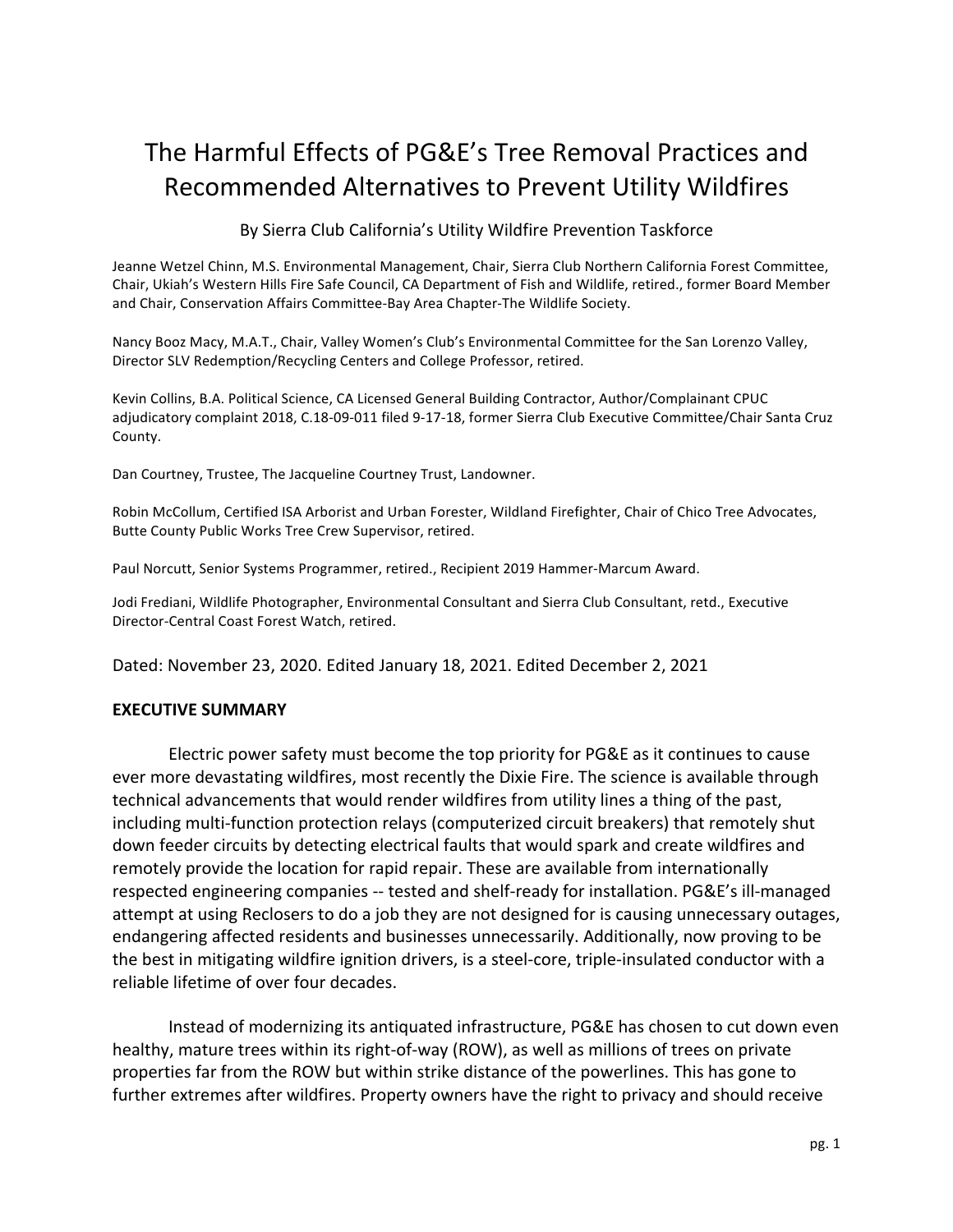*Notice and Consent*, and compensation for damaged property. However, while guaranteed in Public Resource Code  $4295.5(a)(b)$ , there is no process for this: there is no permission request required, no owner oversight or required written descriptions of proposed work, no provision for alternative suggestions or expert testimony, no defined right to refuse, or provision for payment for damages. This needs to change. Additionally, there are multiple definitions for "Hazard/Damage" trees used by different agencies, different certified arborists, or utilitytrained inspectors, that need to be replaced with one definition. Significantly, there is no California native-tree-species-education or experience requirements -- no less species' specific fire response training -- for certified arborists. This results in destruction of healthy trees, especially post-wildfire, exacerbating climate change. Finally, for decades PG&E has lobbied for and influenced legislation and public opinion toward tree removal, building the mythology of its effectiveness so few question it, when the problem is not the trees—it is the antiquated equipment long-past its lifetime and PG&E's failure to have comprehensively modernized thousands of miles of outdated, unsafe infrastructure, even in High Fire Threat Areas.

Solutions are available, being implemented, and providing cost-effective, reliable power while mitigating wildfires. PG&E should be held to these standards.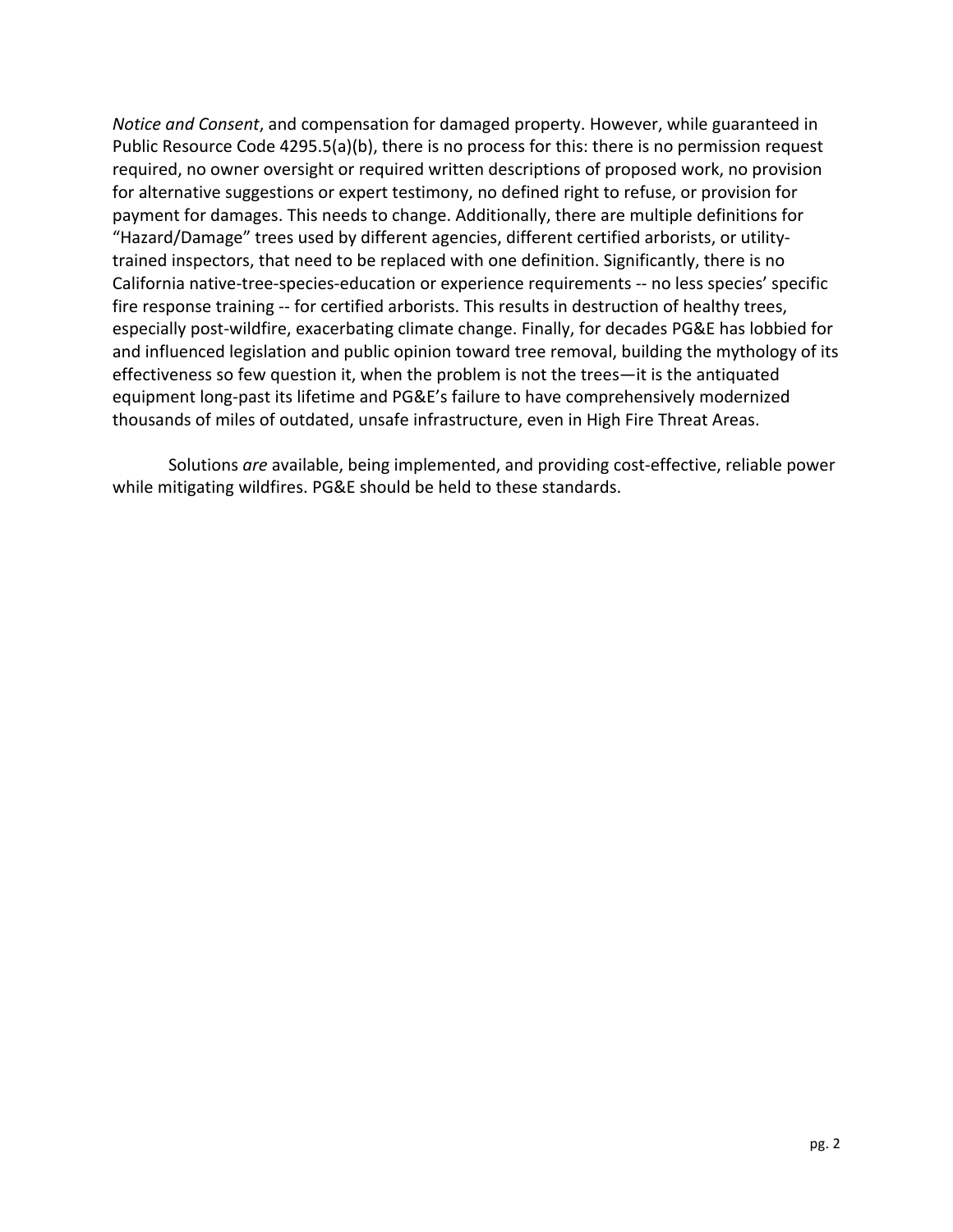| Page | <b>TABLE OF CONTENTS</b><br><b>Topic</b> |
|------|------------------------------------------|
| 1    | <b>Executive Summary</b>                 |
| 4    | Introduction                             |
| 5    | Circuit Safety                           |
| 7    | Incursion onto Private Lands             |
| 9    | Definition of Hazard/Danger Trees        |
| 10   | Arborists' Role                          |
| 13   | Misleading Influence                     |
| 14   | Solutions                                |
| 15   | Conclusion                               |
| 16   | <b>SOLUTIONS FOUND</b>                   |
| 20   | References                               |
| 22   | <b>Attachments Named</b>                 |

## **ACRONYMS**

| <b>BOF</b>               | Board of Forestry                                    |
|--------------------------|------------------------------------------------------|
| <b>CPUC</b>              | <b>CA Public Utilities Commission</b>                |
| <b>EVM</b>               | <b>Enhanced Vegetation Management (program)</b>      |
| <b>FPR</b>               | <b>Forest Practice Rules</b>                         |
| <b>ISA</b>               | International Society of Arboriculture               |
| <b>LTO</b>               | <b>Licensed Timber Operator</b>                      |
| <b>NOV</b>               | Notice of Violation                                  |
| PG&E                     | Pacific Gas and Electric Company                     |
| <b>RPF</b>               | Registered Professional Forester                     |
| <b>ROW</b>               | Rights of Way                                        |
| <b>WMP</b>               | Wildfire Mitigation Plan                             |
| <b>WSD</b><br><b>WUI</b> | Wildfire Safety Division<br>Wildland-Urban Interface |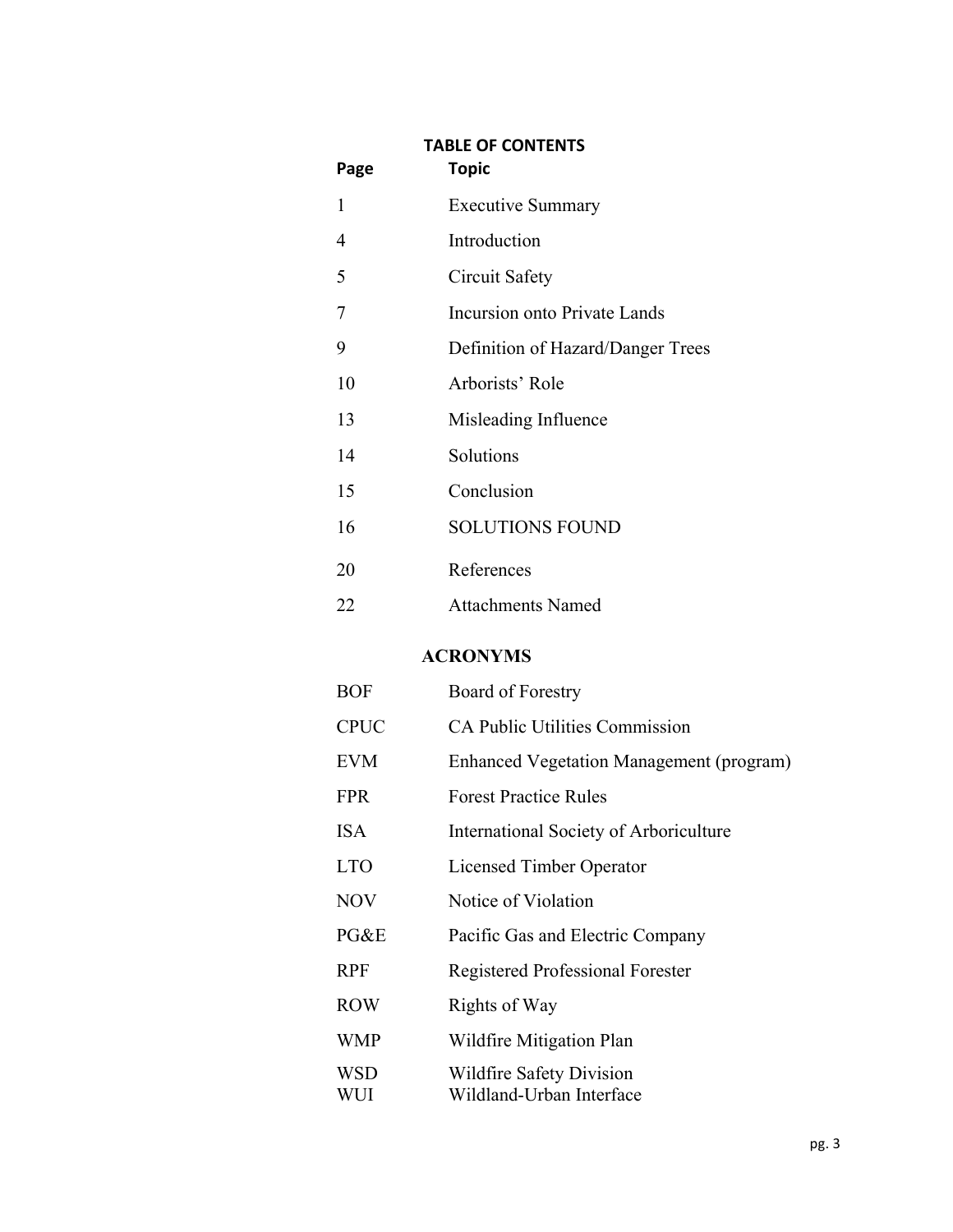#### **INTRODUCTION**

What started with carrier pigeons delivering brief and lightweight messages, to lanterns in Boston's Old North Church in 1775 signaling the British Army's direction of march, to stage coaches, carriers, and the pony express, led to the first telegraph wire demonstration in 1843 by Samuel Morse. Morse Code proved faster and more efficient and brought about the first telegraph wires on utility poles from Washington D.C. to Baltimore and back on May 24, 1844 (CPUC 2017). Since that time the US has been strung up from coast to coast, north to south, and messages are sent around the globe via electronics. There are three large private investorowned utility companies in California: PG&E has 16 million people in its service area, Southern California Edison has 15 million, and San Diego Gas and Electric supplies power to about 3.6 million customers in San Diego County. There are numerous small private electricity companies, and the rest are publicly owned. All of these companies are under the umbrella of the California Public Utilities Commission (CPUC) which, among other duties, is responsible for regulating electricity rates.

Since the early days of stringing electrical wires in California, the technology has evolved. Yet utilities have not been consistently required to adopt technological improvements that are proven to prevent wildfires – to both improve safety and reliability, leaving thousands of miles of bare antiquated power lines threatening forest, farms and cities.

In California, single-strand copper wires were first strung on wooden poles in 1916 (First Electricity in Los Angeles). As per a CPUC 2017 General Rate Case Liberty Consulting Report [Liberty, 2013], there remain 22,000 circuit miles of single strand copper wires throughout the state. In the 1950's aluminum cable came into use. Like the copper wires, the aluminum cable was uninsulated and made in various sizes.

Small diameter, uninsulated aluminum cable is considered dangerous in coastal areas due to corrosion from salt and moisture. Nevertheless, it is the standard for utility cable and is used widely everywhere, including along California's coastlines. Near some state parks "tree wire," with a single layer of insulation, has been installed. Wire insulation that is resistant to UV light and to conductive heating has improved dramatically in the last two decades. *The current standard in the United States for insulated conductor cables is aluminum cable steel* reinforced (ACSR) that is triple insulated with hydronic tubing made from polyethylene plastic *(XLPE)* and other modern materials and lasts for a minimum of 40 years of service. PG&E has failed to adopt this standard, unlike Southern California Edison (SCE) and other Investor Owned Utilities (IOU's).

Computerized circuit breakers, called circuit protection relays, are available on the electrical engineering market. These devices automatically detect numerous different types of electrical faults and then rapidly interrupt (switch off) electrical current. This relatively recent form of circuit safety offers a dramatic improvement against wildfire ignition and electrocution. However, this safety improvement has been essentially ignored by the CPUC. The CPUC and its Wildfire Safety Division (WSD) incorrectly refer to this gear as "pre-commercial." Other very rapid reacting circuit safety systems are currently under testing and development. But again,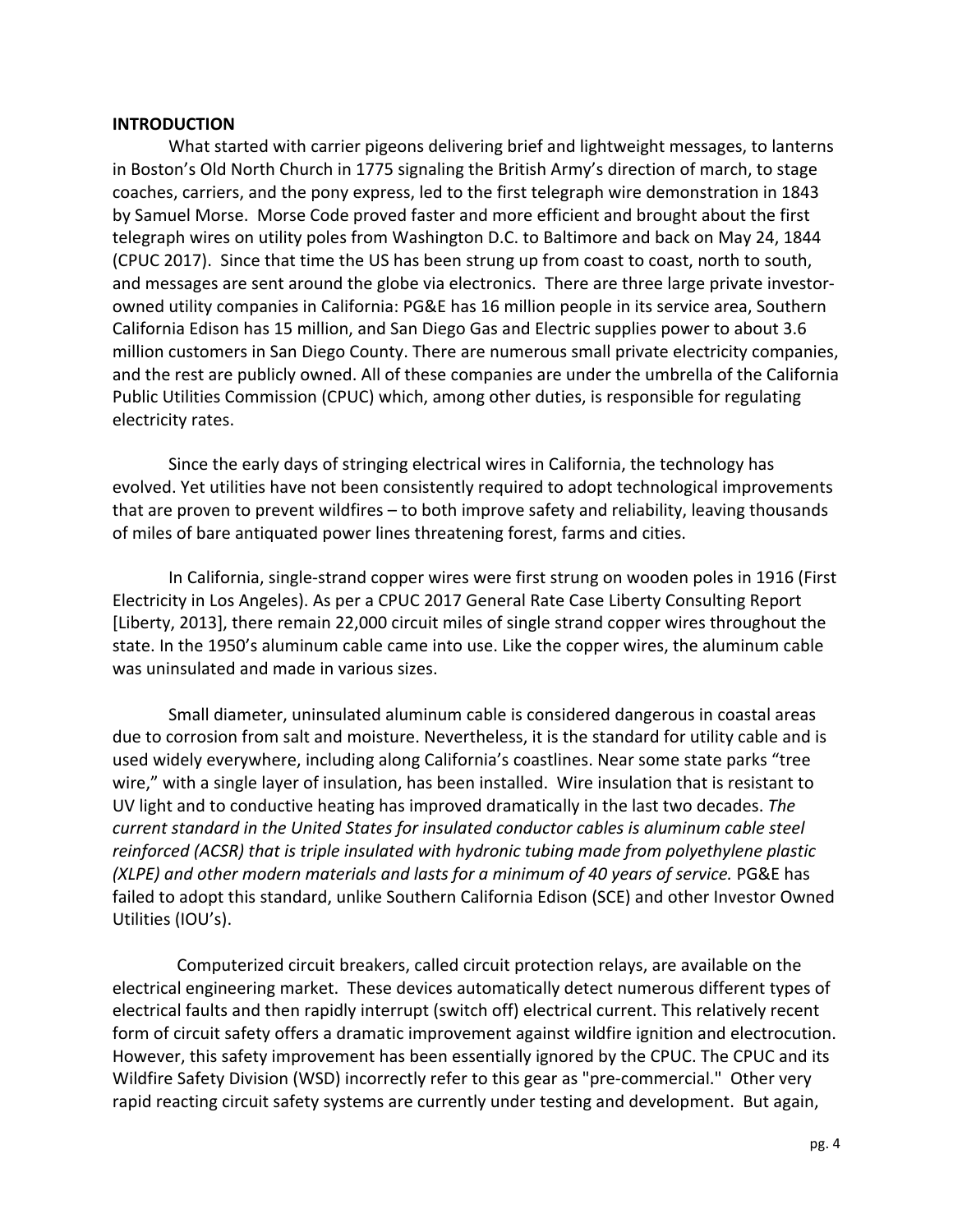there is no pressure coming from the CPUC for utilities to use this new class of safety equipment. 

In the past 20 years, climate change has also begun to manifest with consecutive drought-ridden years interspersed with occasional high-rain years. California faces severe drying of grasslands and forests with occasional large rain events that lead to floods and slumping of hillsides on fragile slopes. Anthropogenic-caused fires and unusual lightning storms are wreaking havoc in forested areas, grasslands, and chaparral in wildland-urban-interface (WUI) areas and even decimating whole or portions of towns. This problem is exacerbated by private utility companies not utilizing the latest wires for protection of public and private landscapes, causing further sparking and extended wildfires. In addition, while these same utility companies are sued for wrongful deaths and loss of homes and habitat, they have chosen to pay their stakeholders instead of updating their infrastructure. Instead of updating and protecting forests and other natural landscapes, they now seek to have exemptions beyond their rights of way (ROW) to cut down private property trees, including Old and Heritage Trees, they deem "Hazard/Danger trees" that may fall on their wires. Thus, private landowners lose land equity, scenic vistas, and are in many circumstances made to pay for the cleanup following the loss of their trees.

### **I. CIRCUIT SAFETY**

Pacific Gas and Electric (PG&E) has over 124,000 miles of power lines in California, more than 18,000 miles of longer-distance transmission lines and more than 106,000 distribution lines. Utility distribution circuits, those connected directly though transformers to homes and small businesses, are the most abundant of all utility overhead wiring. Transmission circuits have much higher voltages, from 60,000 to 230,000 volts and higher. These transmission circuits cross natural landscapes, including forests, independent of streets and roads. They run to substations where the voltage is converted to distribution voltage. PG&E's 124,000 miles of overhead distribution circuits, have been "run to failure" for decades. At least 7,000 miles or antiquated power lines are in High (Utility-Associated) Fire Threat Districts (HFTD's) and should be totally modernized for safety and reliability.

Use of bare uninsulated wire is inherently dangerous for wildfires, especially in forests, chaparral, and grasslands. Any type of debris that falls across two of the standard three conductors (wire or cable) will cause a hot, possibly explosive, arc fault. This fault is a very hot bright flash of high voltage electricity similar to a welder's arc. At high voltages, electricity can travel across any material, both conductive and non-conductive, more easily than electricity can arc though the air. When this happens, a fault current is sent between two out-of-phase conductors. This type of fault regularly occurs during windstorms when power conductors swing close together in the wind. They can create a lightning bolt between them without touching, or actually touch. The problem also results from animals on power poles, from mylar party balloons landing on uninsulated jumper connections and main conductor cable/wire at power poles, and from general equipment failures. Small diameter uninsulated wires can burn though and either fall to earth hot energized, or drop fire igniting molten metal onto grasses and dry vegetation.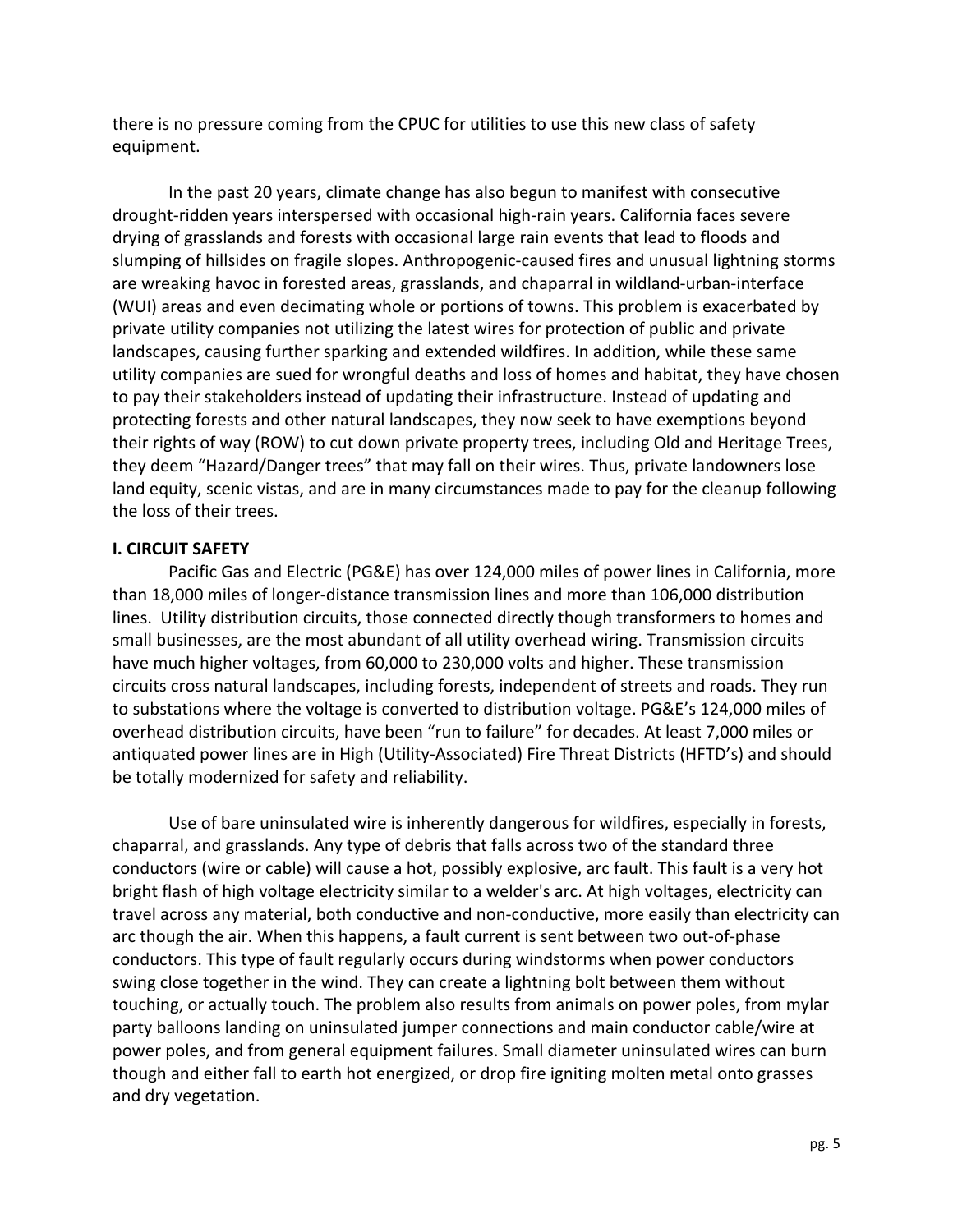The fire safety of overhead power circuits can be divided into two issues. One is the tensile strength and insulation of the conductors. This includes the short sections of wire, cable, or conductive metal that bridge between main conductors, transformers and fuses at power poles. In this sense the issue of the primary conductors and the general design of power poles are directly linked. A Report [Liberty, 2013] commissioned by the CPUC indicated that PG&E retained in service about 22,000 circuit miles of obsolete 6-gauge (#6 AWG) bare copper wire (0.14 inches in diameter) as primary overhead conductor. This obsolete wire also sets the tensile strength standard for all distribution conductors in CPUC code. If one of these wires is going to break, the weaker the wire the more likely it will break in a storm and may fall arcing to the ground.

The second issue is circuit protection. "Protection" refers to devices that interrupt or shut down current flow in the event of electrical faults – in essence, computerized circuit breakers. A fault is defined as any problem that arises in an electric circuit. Common faults are over-current (or overload), conduction between phases due to equipment failures, lightning strikes, debris and tree branches that make contact and bridge between uninsulated conductors, and animals that get onto power poles with uninsulated connections. There are also less-common faults such as phase imbalance, failures of cable splices, circuit grounding faults, and others not as statistically important that don't occur as frequently.

The common types of circuit protection, long in use, are limited to overcurrent "burnout" fuses and reclosers. A recloser is an electromechanical thermal circuit breaker designed to *automatically reclose or re-energize a circuit to test if the fault that caused the recloser to open* has cleared or resolved. An example of this situation is a line slap where uninsulated cables swing together in high wind causing a transient fault. Reclosers are inherently dangerous devices that were adopted for convenience and not for safety. Their re-energizing exacerbated wildfire spread in the 2018 wildfires. Thus, reclosers are now required to be disabled from reclosing during fire seasons. Like fuses, reclosers can only react to overcurrent faults.

The advent of small robust computers has made possible an entire new class of circuit protection based upon the ability of computers to automatically detect and react to faults at very high speeds. Computers "watch" the circuit for specific waveform signatures that distinguish various electrical faults. Computers are necessary because power circuits are filled with complex wave form noise from all the activity occurring at every connection point in the circuit, such as motors turning on and off, small arc welders, electrical heaters, and other equipment in use at every location. Protection speed is a crucial safety issue for fire ignition and electrocutions. This dramatic safety improvement is the ability to detect and react to previously undetectable faults, as explained in the following paragraph.

When a single conductor (wire/cable) breaks and falls to earth without making contact with another conductor, this causes a "high impedance arc fault." This is a common occurrence with small, weak strength wire. This is also called the "wires down" hazard. The earth is a poor conductor of electricity, so these downed conductors do not trip (burn out or activate) utility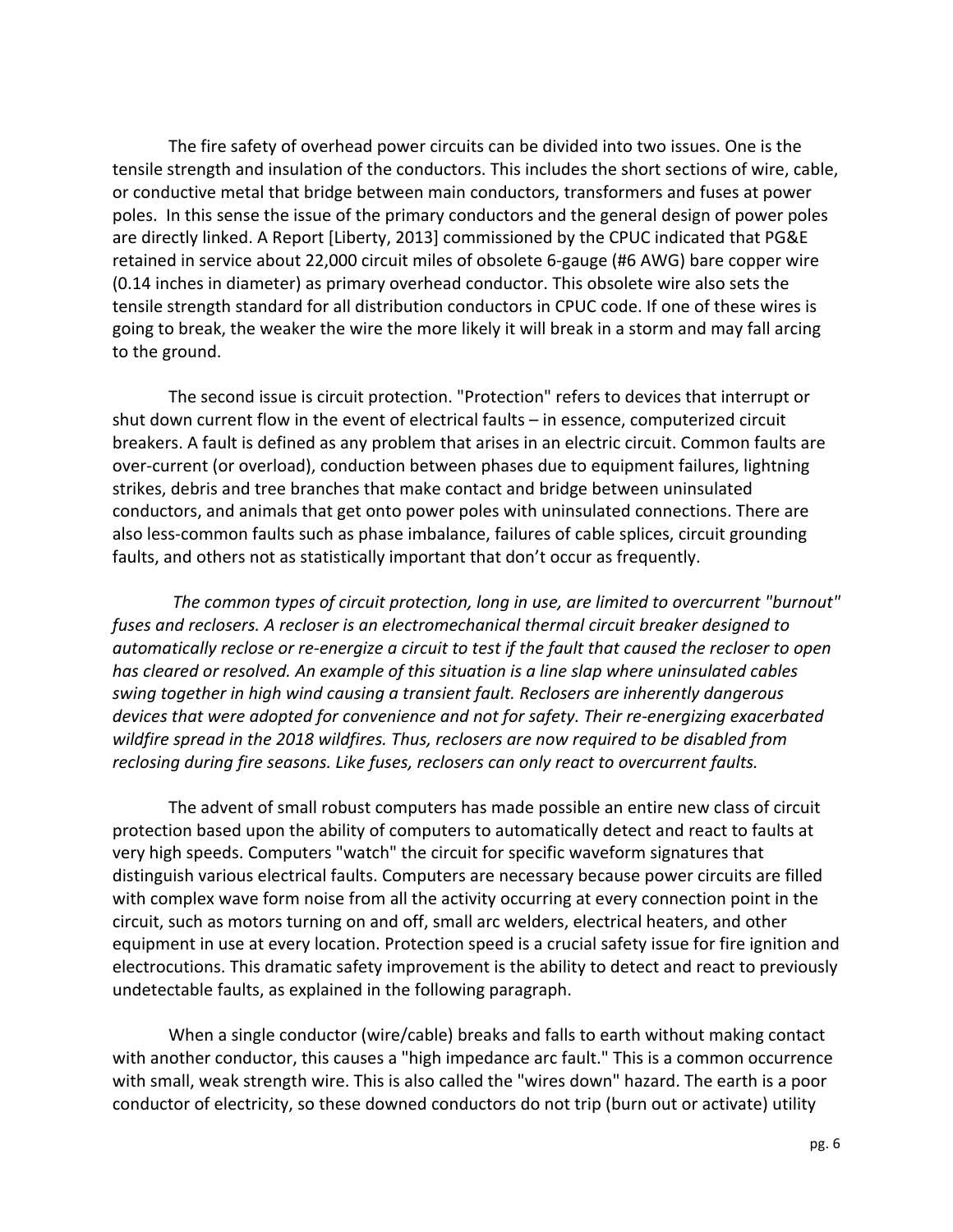fuses or reclosers. Consequently, these deadly electrocution hazards and fire igniting downed wires remain hot and energized. This is a problem that no legacy, old design, equipment can protect against. These high impedance arc faults can continue arcing for hours, or even days, until the circuit is manually de-energized by a lineman who pulls open a fuse on the circuit after a 911 call. This was demonstrated clearly in wildfire ignitions that became devastating wildfires.

Outside of its substations, PG&E has no remote control. It cannot shut down a branch circuit without driving to that location and turning it off by hand. The utility's workers presumably are able to remotely shut down feeder circuits at substations. Schweitzer Engineering [SEL-751] and General Electric [Multilin F60] both manufacture multi-function protection relays to guard against this and additional circuit safety problems. These automatic devices have been available for at least 15 years and can be installed in substations or on power poles depending on their design. No California utility, that we know of, has begun a full installation of this readily available safety equipment because there is no direction from regulators to use it.

Utility engineering, or how electric power systems work, is a mystery to most people. This fact has resulted in a situation where safety innovation is delayed for purely financial reasons. To add to this mystery, PG&E is not forthcoming in providing access to the circuit maps showing where the different types of wire exist in California. Neither do they provide a timeframe for upgrading circuits—where and with what kinds of equipment. Transparency, along with updates on accomplishments were conditions put into PG&E's Wildfire Mitigation Plan (WMP) by the WSD. After declaring bankruptcy, PG&E is also seeking a \$1 billion rate increase, putting future tree removal costs on the backs of rate payers.

For a power utility to operate safely it must have the ability to rapidly shut down an electrical circuit experiencing any type of electrical fault. There is no technical reason why these improvements cannot be made to transmission circuits in addition to distribution circuits. California can accept no more delays to these technical advancements in utility wildfire safety.

#### **II. INCURSION ONTO PRIVATE LANDS**

Notice and outreach to owners of intended PG&E vegetation management onto the owner's property is lax at best. Often generic door hanger signs are left at the property owner's residence making reference to upcoming maintenance or safety work, and sometimes a brochure is mailed. It is common for owners to learn about PG&E planned tree work on their properties only after the work has been completed and their trees have been removed. This practice has been increased significantly since wildfires have become every-increasing in number and scope.

Misrepresentations and scare tactics are often used. PG&E commonly tells property owners that PG&E has the right to remove any tree tall enough to strike a power line, that the property owner has to give Consent and if the owner refuses, they could be held liable for damages resulting from an equipment-related fire. Only if the property owner resists and refuses to consent will a PG&E supervisor come inspect the trees. It was not uncommon for the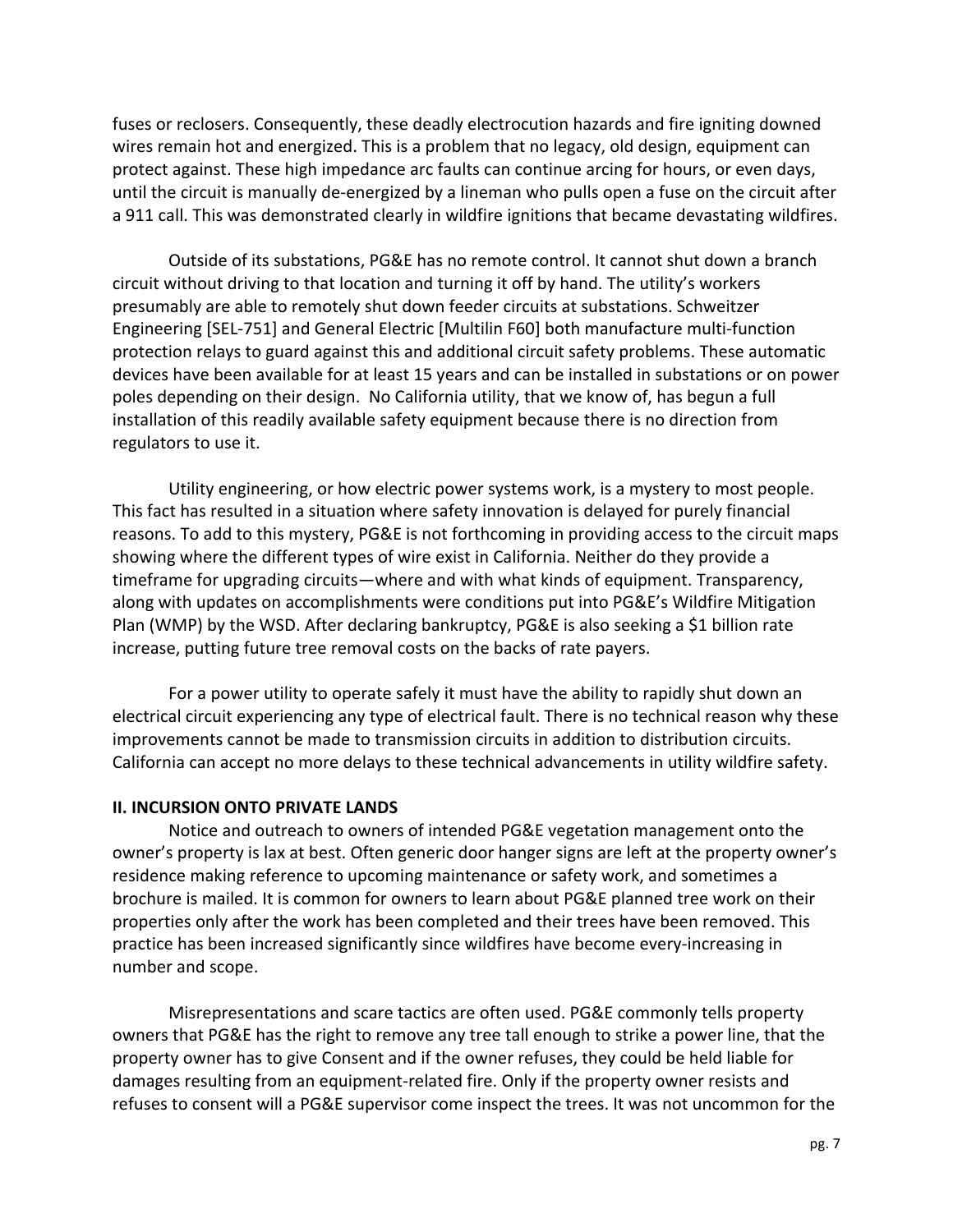majority of trees that had been marked for removal by one of PG&E's arborist employees to have been taken off the list at this stage. Property owners who hire their own Certified Arborists or Registered Professional Foresters (RPFs) to inspect their trees have often found the vast majority of trees marked for removal have no defects that rise to the level of being Hazard/Danger trees, which are typically defined as, "Dead, Dying, or Diseased." PG&E is, however, becoming more aggressive, both with the trees it is marking for removal and its occasional hardball tactics to down trees, particularly in relation to their Enhanced Vegetation Management (EVM) [PG&E-EVM] and its continuing attempts to mitigate wildfires through EVM.

PG&E's criteria for marking trees to remove or top appears to be based primarily on the height of the tree and its distance from the power lines. PG&E tree-marking process begins with employees from companies such as ACRT Pacific [ACRT] and Mountain G Enterprises, Inc. [Spencer, 2019], who are focused on the use of a range finder to measure the height of the tree and its distance from a power line. These workers are equipped with "scorecards," which list deficiencies a tree could have, including but not limited to mistletoe, a scar, a lean, multiple leaders, root rot, or a snow loader. In 2019, these "scorecards" had a 1 to 10 scale to rate the severity of the ailment or defect. High scoring trees were marked for removal. In 2020 the scorecards transitioned to a simple "Yes" or "No," with a "Yes" being a recommendation for removal, affecting millions of trees.

PG&E's Vegetation Management leadership has been emboldened by AB 2911, which passed in 2018 and took effect in January 2019, modifying the California Public Resources Code by adding the following: (PRC 4295.5(a)) "...may traverse land as necessary, regardless of land ownership or express permission to traverse land from the landowner, after providing notice and an opportunity to be heard to the landowner, to prune trees to maintain clearances pursuant to Section 4293, and to abate, by pruning or removal, any hazardous, dead, rotten, diseased, or structurally defective live trees. The clearances obtained when the pruning is performed shall be at the full discretion of the person that owns, controls, operates, or maintains any electrical transmission or distribution line, but shall be no less than what is required in Section 4293..."

As stated above, PG&E continues to disregard providing timely notice. By failing to disclose, it denies property owners the right of an opportunity to be heard, although the law is usually interpreted as allowing for a fairly extensive review and appeal process, that process is not defined, so it is easily ignored. PG&E frequently fails to follow any review and appeal process unless pressured by a property owner. If a property owner demands the right to refuse, PG&E's procedure is for the Area Vegetation Manager to rule on their refusal. In many cases this Area Vegetation Manager is the same individual who either marked the trees in question or approved the marking. Therefore, we have a situation where one party to the dispute is unilaterally making the final determination, suggesting a conflict of interest. As is usually the situation, when contractors and their employees are the only contact, property owners have more often not been informed of their right, much less have an opportunity to pursue their right to refuse.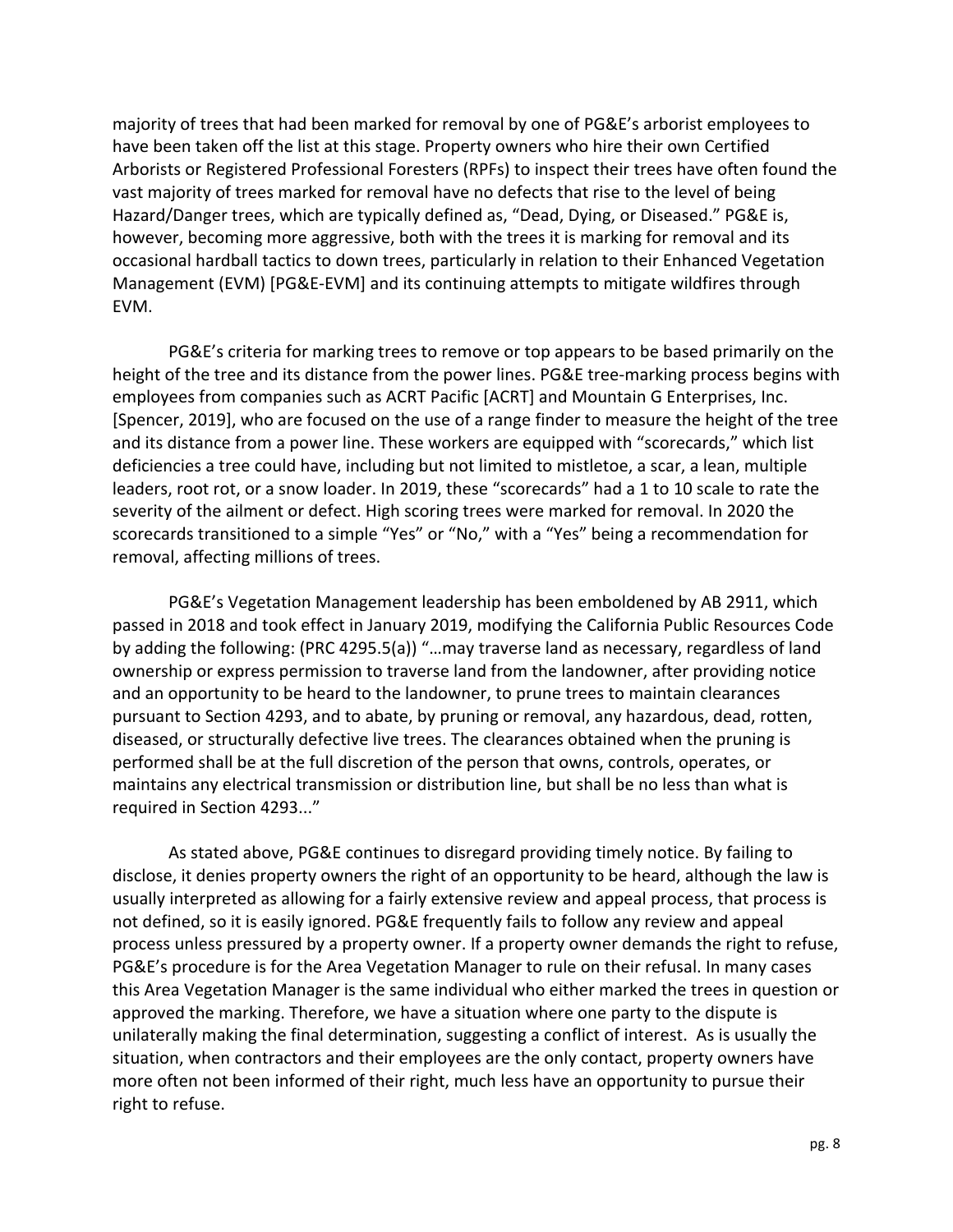Both the CPUC and CalFIRE are reluctant to "micromanage" PG&E activities [Batjer, 2019]. Thus, the process lacks official oversight, and ignores property owners who seek an objective decisionmaker to review evidence, such as an independent certified arborist or Registered Professional Forester (RPF) report on the condition of the trees. Furthermore, certified arborists or RPFs may well be reluctant to "vouch" for the health of a tree once it has been marked by PG&E out of fear of liability should the tree fall, leaving the property owner to face an uphill and expensive battle to protect their property.

Frequently, intimidation by PG&E or its contractors hampers the owner's ability to obtain objective advice. In an increasing number of cases, PG&E is dispatching tree crews to trim, top or remove trees on private property over the objections of the property owners, occasionally with law enforcement escorts. PG&E is also cutting power to properties when the owner has a gate or other obstruction and is refusing consent.

Additionally, while PG&E is making the most out of its expanded authority under the newly amended PRC 4295 to work or remove trees outside its easements on private property, it is not recognizing its responsibility per PRC,  $4295.5(b)$ , "Nothing in subdivision (a) shall exempt any person who owns, controls, operates, or maintains any electrical transmission or distribution line from liability for damages for the removal of vegetation that is not covered by any easement granted to him or her for the electrical transmission or distribution line." However, again there is no defined process for property owners to collect on damages.

At this time, PG&E is actively lobbying to gain even more flexibility to remove trees at the expense of the environment and private property rights as specifically stated in this segment of its 2020 WMP, and the utility is succeeding. The utility has proposed that, "... if the legislature extended PRC Section 4295.5 to also authorize utility tree workers to trim or remove trees or clarified the definition of a "conversion" in the forest practice rules to clearly exclude maintenance of a utility right of way, it could significantly improve the ability to execute vegetation management work. Likewise, legislative action could restrict the discretionary terms attached to encroachment permits," [PG&E-WMP, 2020]. PG&E's lobbying has thus far succeeded: The first law change has occurred, AB 2911, and the second is in process in the Board of Forestry.

#### **III. DEFINITION OF HAZARD/DANGER TREES**

All trees will eventually fall. Some will fall harmlessly to the ground and return their material to the forest floor as nutrients. Hazard/Danger trees pose the risk of damage to something of value in a spatial and temporal setting. A large unstable dead tree leaning toward a power line within strike distance is an obvious and imminent hazard. A large healthy tree with only a slight lean is not an imminent hazard unless the lean is too great a sweep or it is poorly rooted. Determination of risk and the combination of likelihood and effect requires careful discernment to conserve the value of trees or to save the cost of removing them. Common sense tells us that Hazard/Danger trees are the exception, the accumulation of negative factors like age, disease and damage that destabilize a small fraction of trees in the forest at any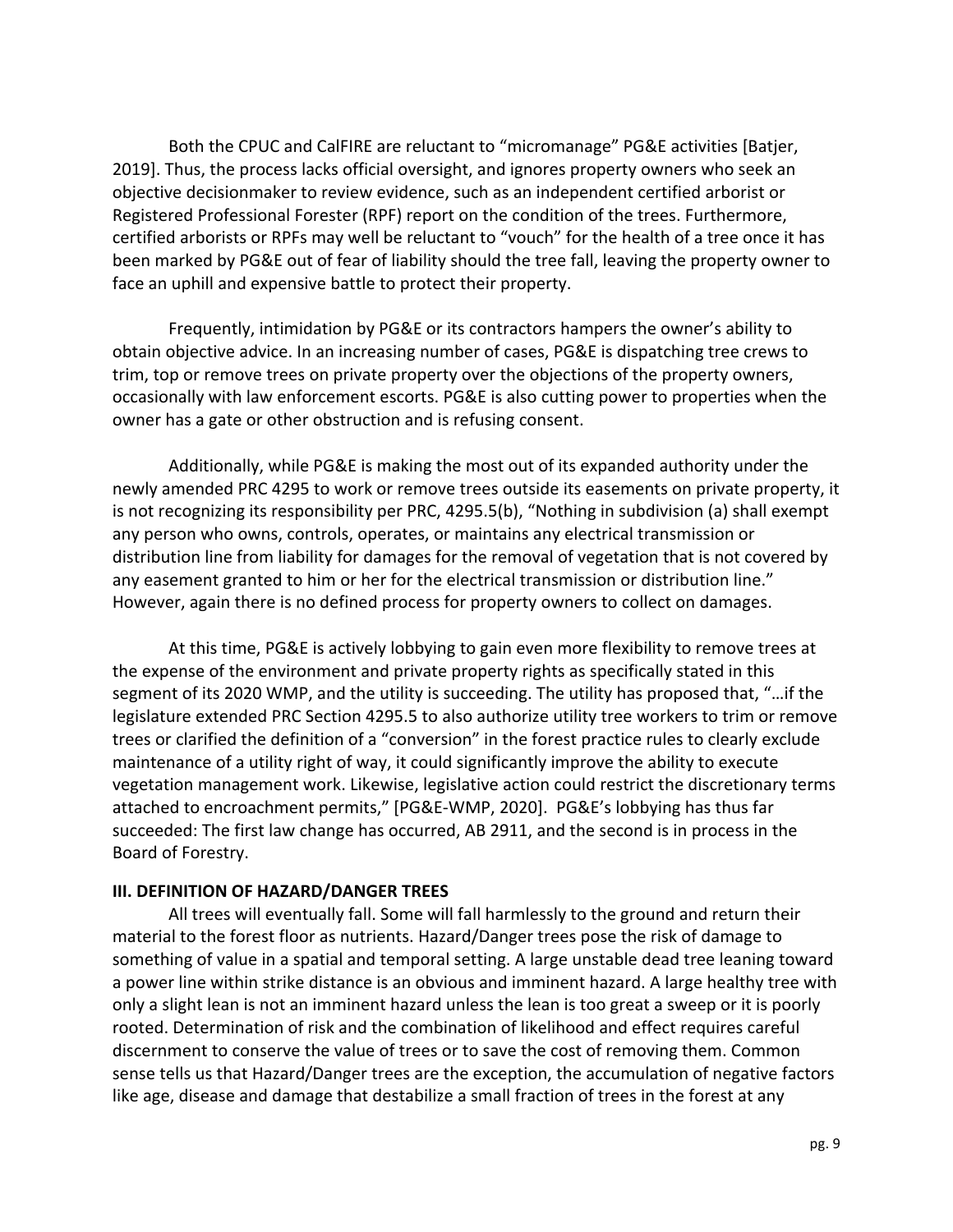moment. "Hazard/Danger" is not the absence of perfection as reflected by inexperienced utility arborists and cloistered PG&E executives.

Current removal practices by PG&E are extreme, very costly to homeowners, State and National Forests, County land, and ratepayers. PG&E exhibits poor discernment, especially where wide swaths on private property are clear cut without regard to the hazardous or nonhazardous conditions of individual trees. This excessive cutting exposes trees to the potential of windthrow where previously protected by surrounding trees, the once interior trees are more likely to fall in high wind or rain events. These practices have been directly observed on the North Complex, the CZU Lightening Complex Fire, and reported generally throughout PG&E's territory. PRC 4295.5 authorizes entrance onto private property, "to abate, by pruning or removal, any hazardous, dead, rotten, diseased, or structurally defective live trees," but not any or all trees. PRC 4295.5 is not an extension of a deeded easement that allows removal of all vegetation for the purposes of constructing and maintaining PG&E's equipment. Nor are all trees, slightly fire damaged or imperfect, a "reasonable and foreseeable" hazard [Porter, 2020]. Many trees are fire adapted and tree ring studies show that these trees have survived many fires in their long healthy lives.

Trees possess attributes that are valuable to a home, wildlife, and forests. Forests are valuable, especially today as they sequester carbon that would otherwise be in the atmosphere making our environment uninhabitable. Cutting trees to restore forest health should be a carefully managed selection process balancing species diversity and spatial distribution to improve and sustain robust carbon sequestration. PG&E's tunnel vision of converting forests to wide linear brush or fire-sensitive grass fields does little for power line safety and increases the flammability of the greater landscape, including its flammable poles. Alive or dead, trees are a public resource whose value must be balanced against removal for purported power line safety.

Information presented in PG&E's WMP shows that tree interactions with power lines are responsible for 25% of utility ignitions. Equipment failures are responsible for 37%, and bare wire creates other vulnerabilities that are responsible for 38% of utility ignitions [PG&E WMP, 2020]. Instead of this focus on tree destruction, PG&E, its customers, and shareholders would be better served by PG&E reconstructing its unsafe system with undergrounding or insulated conductors and failsafe circuit breakers. Throughout PG&E's territory, it is common for its expulsive fuses, when working properly, to spray molten metal on the tinder dry fuel beds in forests and along city streets. A newly reconstructed system would last approximately 40 years, once and done, without requiring the wasteful destruction of private and public tree and shrubs resources that must be performed at least bi-annually under the current misguided paradigm.

## **IV. ARBORISTS' ROLE**

There are several related issues to consider regarding the arborists' role in identification of Hazard/Danger trees. First, as of November 18, 2020, PG&E and its Licensed Timber Operators (LTOs) were presented with three rigorous and disturbing Notices of Violations (NOVs) (see Attachments A, B1, and B2), with further violations pending, by CalFIRE San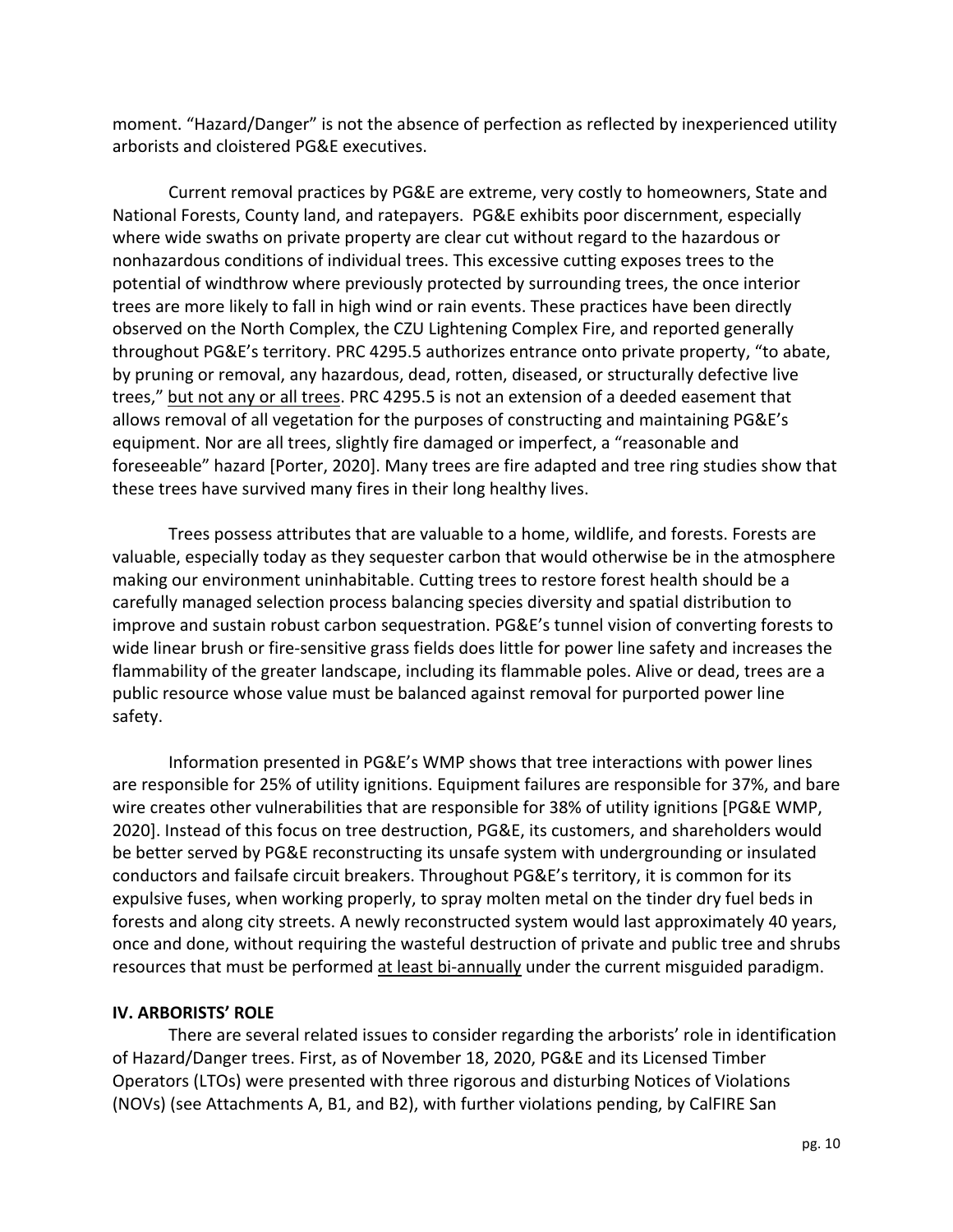Mateo/Santa Cruz County Forest Practice Inspector, Richard Sampson. Since November 10<sup>th</sup>, PG&E is reinterpreting the Forest Practice Rules (FPRs), saying the utility is not harvesting to sell so it doesn't need an Exemption Permit, even though it has regularly applied for such Permits in 2018, 2019, and  $2020 -$  affecting  $20,000$  acres in Santa Cruz County alone.

Property owners state that it looks like PG&E's lawyers are paid to stall so the treeclearing process can continue unabated. Property owners know the massive clearing, the disturbance of fire-seared soil, the impacts on waterways, and the complete lack of adequate prevention measures ensure a threat to life, and severely exacerbated erosion, including mud and debris flows. These impacts will cause further damage to properties and threaten homes downhill, below the fire lines. Trees need to remain in the forest to help forest restoration stability and recruitment, including protection of threatened and endangered wildlife species and their habitat in currently untouched areas. PG&E has claimed it is using arborists to identify trees to be removed. The extensive clearcutting shows that individual trees are not being evaluated for their potential to thrive.

Second, PG&E has applied to the CPUC for approval of a \$1 billion rate increase, putting future tree removal costs on the backs of the rate payers. Only a portion of those funds should be spent on vegetation management, and those funds should be limited to CPUC requirements such as the 4-foot radial trim around the wires. The remainder of the funds should go towards updating infrastructure.

Third, PG&E lobbied for unreasonable regulation changes in the Public Resources Code and Forest Practice Rules. The utility was successful in having its sought-after changes passed by legislation (AB 2011) and signed into law in September, 2018, thus creating PRC 4295.5. To support these added regulation changes further, Forestry Rule revisions are under consideration, specifically rewriting the THP Utility Exemption Permit. The draft THP Utility Exemption Permit language would meet PG&E's goals to have control over tree removal both inside the ROW and on private property. The Board of Forestry (BOF) revision process is projected to continue to be completed sometime in the spring, 2021.

PG&E is continuing to implement its EVM, which has magnified tree removals exponentially, and even more since 2019 when a decision was made to take down every tree within striking distance. Few, if any, property owners understand how the Legislature, the CPUC, and PG&E rationalized this invasion onto private property, and they consider it an example of PG&E exercising eminent domain and their trees being cut down as a "taking." Under current 2019 additions to PRC 4295.5, several changes are having great impact and should be amended. These changes include the following: 1) Trees must be considered Hazard/Danger trees. However, the definition for Hazard/Danger trees has been so loosely defined as to be applicable to virtually any tree. 2) Notifying property owners and giving them "an opportunity to be heard" (PRC 4295.5(a)) before removing trees on private property is required. However, there is no process to provide notification. So, property owners have no way to stop PG&E from removing trees, except for PRC 4295.5(b), which provides for PG&E to pay damages. However, here again, there is no process for property owners to pursue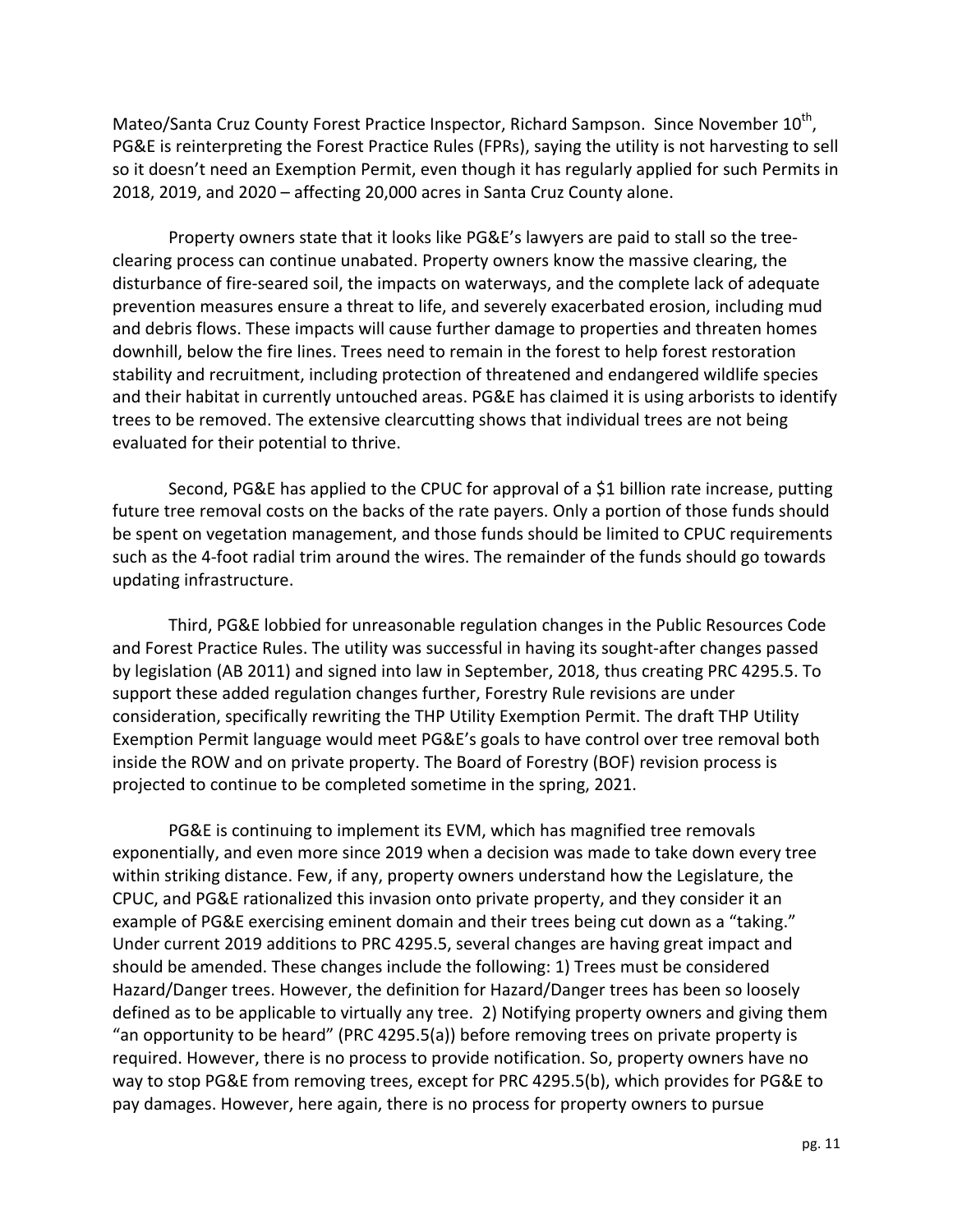damages. 3) PG&E claims it has Certified Arborists identifying trees for removal. PG&E, alone, determines whether the trees are Hazard/Danger trees. Many property owners report never having been contacted at all and find their trees downed or gone. PG&E continues to train arborists it hires to follow the utility's criteria for Hazard/Danger trees.

Currently, tree evaluation to determine which are Hazard/Danger trees is performed by either PG&E arborists or contractor-hired arborists. Generally, arborists have some sort of experience or training leading to "certification," but there are no specific requirements in California regulations describing a "Certified Arborist." The closest requirements are found in the California Division of Occupational Safety and Health [Cal/OSHA], which basically require tree workers to have "documented safety instruction." This makes the requirement of having a Certified Arborist nonspecific, leaving it to other regulatory agencies to establish required standards. 

PG&E holds significant power over the certification of arborists by the International Society of Arboriculture (ISA), the best-known provider of classes and testing for individuals to achieve certification. The last ISA President was a PG&E employee; currently the President is with Davey Tree. Many of the classes and supplemental courses are structured and taught by PG&E. There are several certification programs offered by the ISA. All these programs require three years of on-the-job experience, and/or a "degree in the field of arboriculture, horticulture, landscape architecture, or forestry from a regionally accredited educational institute." Finally, a potential arborist must pass one of ISA's 200-question exams to be certified. A "Utility Arborist" specialty is an option. To support the applicant, ISA offers a packet of 25 online courses to prepare for the exam. Once certification has been approved, it is valid for three years, and additional courses must be taken to maintain certification [ISA, 2020].

The ISA Certification Program demands rigorous requirements, providing the potential for skilled evaluation. However, there is no guarantee that the student will learn specifics regarding California native tree species. Significantly, the program does not provide any Risk Assessment Course that addresses fire-damaged trees [Lashonna, 2020]. Tree species reactions to fire are a crucial component for training and experience when dealing with the everincreasing number of fire-affected trees, and should be a requirement for utility arborists doing California fire and post-fire inspections.

It is clear, especially since the many lightning complex fires beginning in August of 2020, that PG&E and other agencies must go outside California for arborists. From conversations between multiple private property owners and PG&E/contractor arborists in the CZU fire area, arborists have been recruited from Nebraska, Tennessee, Texas, and elsewhere. Those arborists had received PG&E training and Hazard/Danger tree "guidelines,", i.e., the previously named scorecard, for their current work. However, they had limited or no experience with California native fire-affected trees and their capability to survive fires.

PG&E stated in United States District Court to Federal Judge Wm. Alsup, that it will never be able to trim or remove enough trees because major trimming companies are backing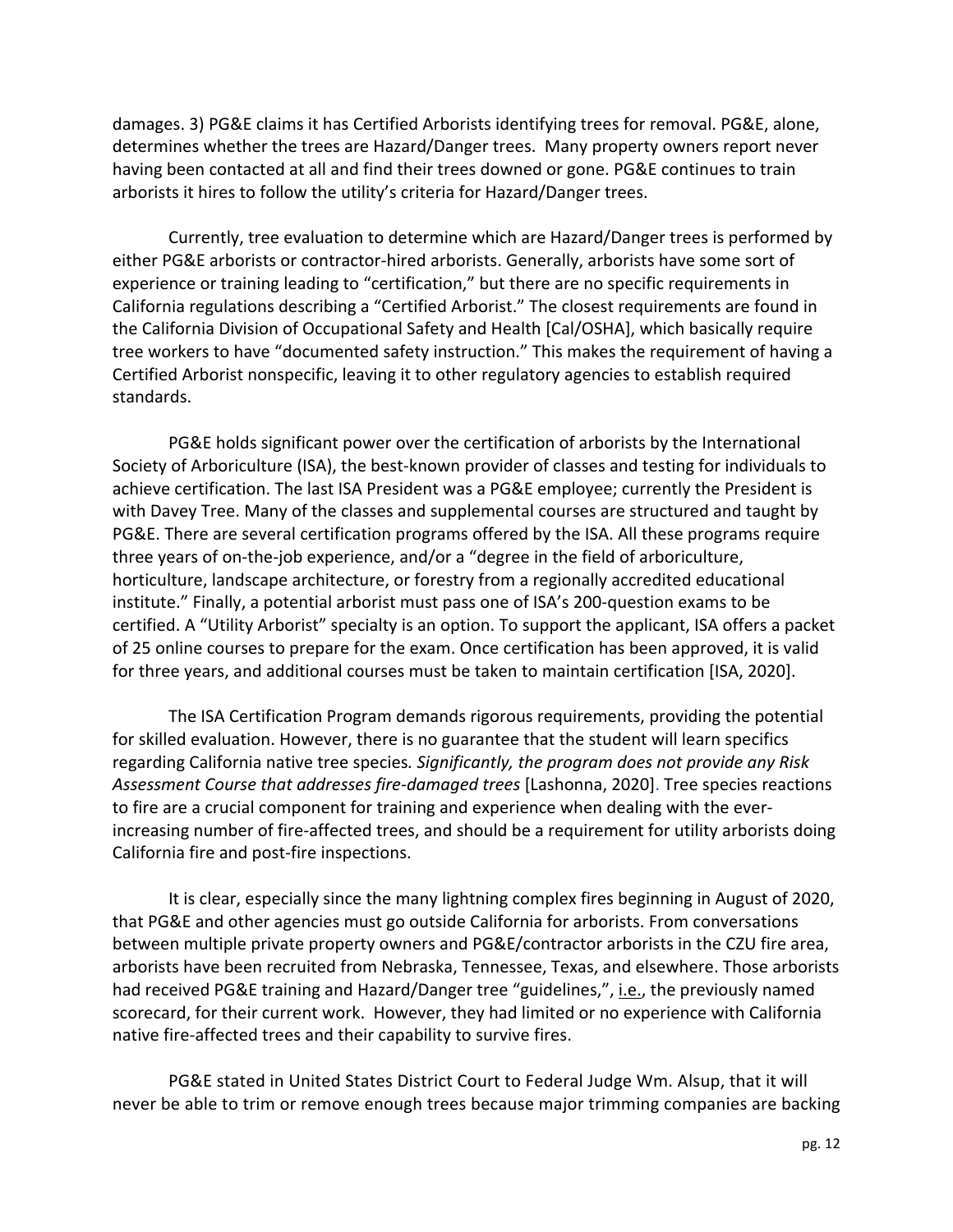out due to insurance costs [New York Times, 2019]. It must be known that EVM will not succeed in reducing wildfire ignition because 75% of the problem, as noted in Figure 2.6a below, is with the antiquated infrastructure, not the trees.



## **V. MISLEADING INFLUENCE and PROFIT**

For decades PG&E has endeavored to influence public opinion and affect legislation towards tree removal rather than upgrading utility infrastructure, thus building the mythology of blaming the problem on the trees. It gained acceptance as PG&E sought to limit its liability and expenses while paying its shareholders. This carried into the courtroom. Judge Alsup's tree removal mandate inadvertently results in reinforcing the misconception promulgated by PG&E. As a result, PG&E is highly motivated to cut down as many trees as possible both in and out of the ROW. This pressure directly affects what PG&E requires of its arborists and contractors, the protection of healthy mature trees, and infringement on private property rights.

**PG&E** gets paid for upgrading its lines in same way as for cutting down trees, being compensated at its costs plus 10% and more, all paid for by the ratepayers. Hiring tree workers/contractors is easily done, compared to finding skilled line workers, so it's easy to **depend upon VM for ready income.** In addition, VM is easier to manipulate for profit than modernizing the lines. (See pp 120-121 of The Grid-The Fraying Wires Between Americans and Our Energy Future by Gretchen Bakke, Ph.D. for examples of that.) In its analyses of PG&E's WMP, the Wildfire Safety Division criticized PG&E for conflating the actual costs of routine VM and EVM so that a reasonable comparison of EVM vs system hardening cost effectiveness cannot be readily made, leaving the CPUC and other regulators, state and local governments, and the public misinformed about those costs [WSD-Guidance Resolution]. The fact that this has been and is being permitted is the fault of the CPUC.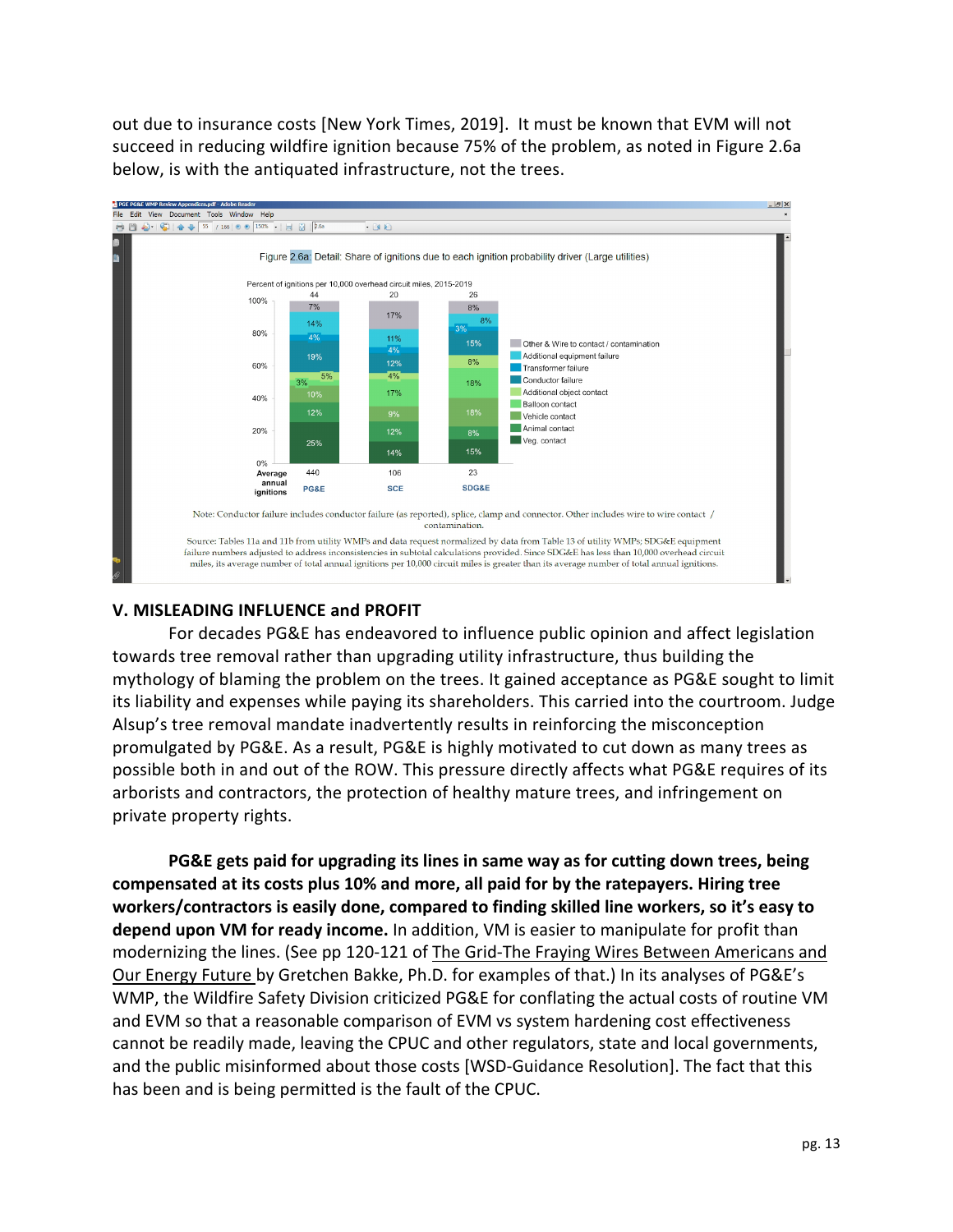### **VI. SOLUTIONS**

### **CIRCUIT SAFETY**

Solutions to reduce or eliminate utility-associated wildfires include installation of steel reinforced core fully insulated aluminum cable (conductor), the use of spacer cables, and undergrounding. When undergrounding is contraindicated, improved conductors combined with computer operated circuit safety relays would solve California's utility wildfire problem. A priority in forest areas should be undergrounding electrical systems. The cost of these improvements is regularly used to justify delays in safety upgrading. This is a specious argument when faced with the scale of suffering, property losses, and loss of life, plus financial impacts to the public and the state caused by repeated utility ignited wildfires, and recently further exacerbated by Public Safety Power Shutdowns (PSPS) as a substitute for safe electrical supply circuits. This will substantially reduce the current enormous costs of EVM by eliminating its rationale for continuing to cut trees. It is also important that utilities adhere to CPUC requirements for consistent timely tree trimming around above-ground wires. In addition, PG&E needs to be transparent in providing local governments and the general public realistic timeframes of replacement updates.

## **INCURSION ONTO PRIVATE LANDS**

The solution to infringements on private property rights, is that PG&E adhere to current laws. These laws state that PG&E and its contractors may not enter private property without Notice and Consent, and that removing trees from private property without Notice and Consent, per CPUC GO 95, the  $5<sup>th</sup>$  Amendment to the Constitution, California state law, and numerous court cases is a "Taking," [U.S. Constitution], [CALIFORNIA CONSTITUTION], [CPUC § 130220.5], [Westgate Ltd., 1992]. In addition, case law requires PG&E to compensate property owners for damages when its actions result in loss to the value of that property [Krieger, 1981]. Thus, PRC Code 4295.5(a) and related enforcement regulations from other agencies, must be amended to incorporate Notice and Consent, before commencing any vegetation management. Entitled "hearing" from 4295.5(b) needs to be defined as to procedure, place, and responsible party. The Notice and Consent process should include: 1.) provide proper Notice requesting a visit to inspect the property; 2.) allow the property owner to oversee and be involved in the inspection; 3.) assure that the property owner is not pressured, harassed nor threatened; 4.) provide the property owner with a detailed written description of proposed work; 5.) include the right to provide alternative expert opinion to challenge PG&E's arborists or others designating what trees to cut and how severely, and what trees to remove as Hazard/Danger trees; 6.) allow negotiation to achieve agreement; and 7.) allow property owners' Right of Refusal.

## **DEFINITION OF HAZARD/DANGER TREES**

The CPUC, PG&E, and CalFIRE refer to "Hazard" trees, and the BOF refers to "Danger" trees. One definition with one name for "Hazard/Danger trees" should be amended into PRC Code 4295.5(a) and related enforcement regulations from other agencies including but not limited to CPUC, BOF, CalFIRE and CDFW. A clause must be included in the new definition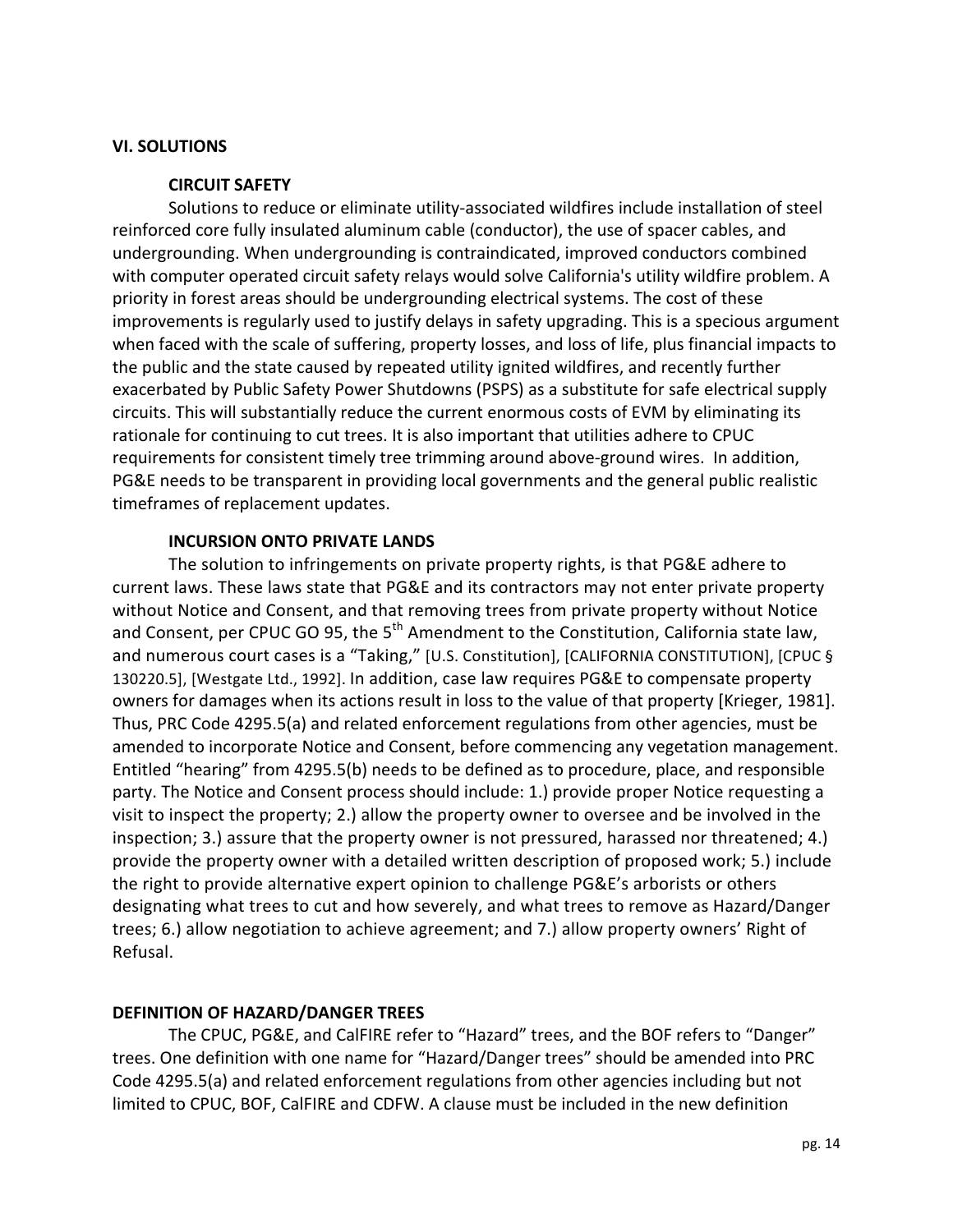stating that not all trees with defects or fire damage are necessarily Hazard/Damage Trees, with clarifying examples. This definition should clarify that trees not Hazard/Danger are important to retain as beneficial trees to protecting forests, providing listed species habitat, and enhancing the environment. The definition's scope shall be "reasonable and foreseeable," [CA Power Line Fire Prevention Field Guide, 2020] including "imminence within one year." Specific protection measures should be included to retain old growth trees and late seral second growth trees, with only limited trimming to retain their viability.

## **ARBORISTS**

Minimum requirements for Certified Arborists, hired to determine Hazard/Danger trees, should include experience working with native California tree species with respect to fire and wind, and to understand each species' functions within their region. This should be amended into PRC 4295.5 and regulations of related enforcement agencies. The Board of Forestry must reject the draft revisions to the THP Utility Exemption Permit process that allows utilities to define Hazard/Danger trees and education and training requirements for arborists. 

## **VII. CONCLUSION**

After decades of infrastructure neglect, PG&E has received 6 federal felony convictions and 84 manslaughter convictions for failing to maintain safe and reliable gas and electrical systems. Faced with lawsuits, legislative action, and bankruptcy, PG&E still fails to confront the emergency nature of improving its antiquated infrastructure. There are five primary issues that cause this problem: lack of circuit safety, incursion onto private lands, a vague definition of Hazard/Danger trees, arborist non-qualifications, and misleading influence.

One way to directly improve PG&E's performance would be for the court to revise its tree-cutting mandate and replace it with a mandate to update the unsafe infrastructure. Court action would thereby expedite replacement of aboveground bare wire distribution lines with a combination of underground distribution lines, and aboveground triple insulated steel reinforced cable and advanced circuit protection, as the most effective and primary means of reducing utility-caused wildfires. Vegetation management should be secondary as it is temporary and results in environmental degradation. The infrastructure should be designed to be fail safe.

PG&E's EVM program is causing extensive environmental damage to public and private lands. This is exacerbated by PG&E's dependence on unqualified arborists using broad and misleading Hazard/Danger tree definitions. Their EVM is causing the loss of millions of healthy mature trees and loss of carbon sequestration. In addition, the people of California face increased erosion and risk of flooding, damage to property and communities, loss of wildlife habitat, increased fire risk from wind tunnel dispersed firebrands, flammable invasive plants, and hotter local microclimates.

Private property owners deserve to have regulations revised to include processes for notice prior to work, right to negotiate or refuse, and a system for collecting on damages. Arborists must be trained and/or experienced in working with California tree species in relation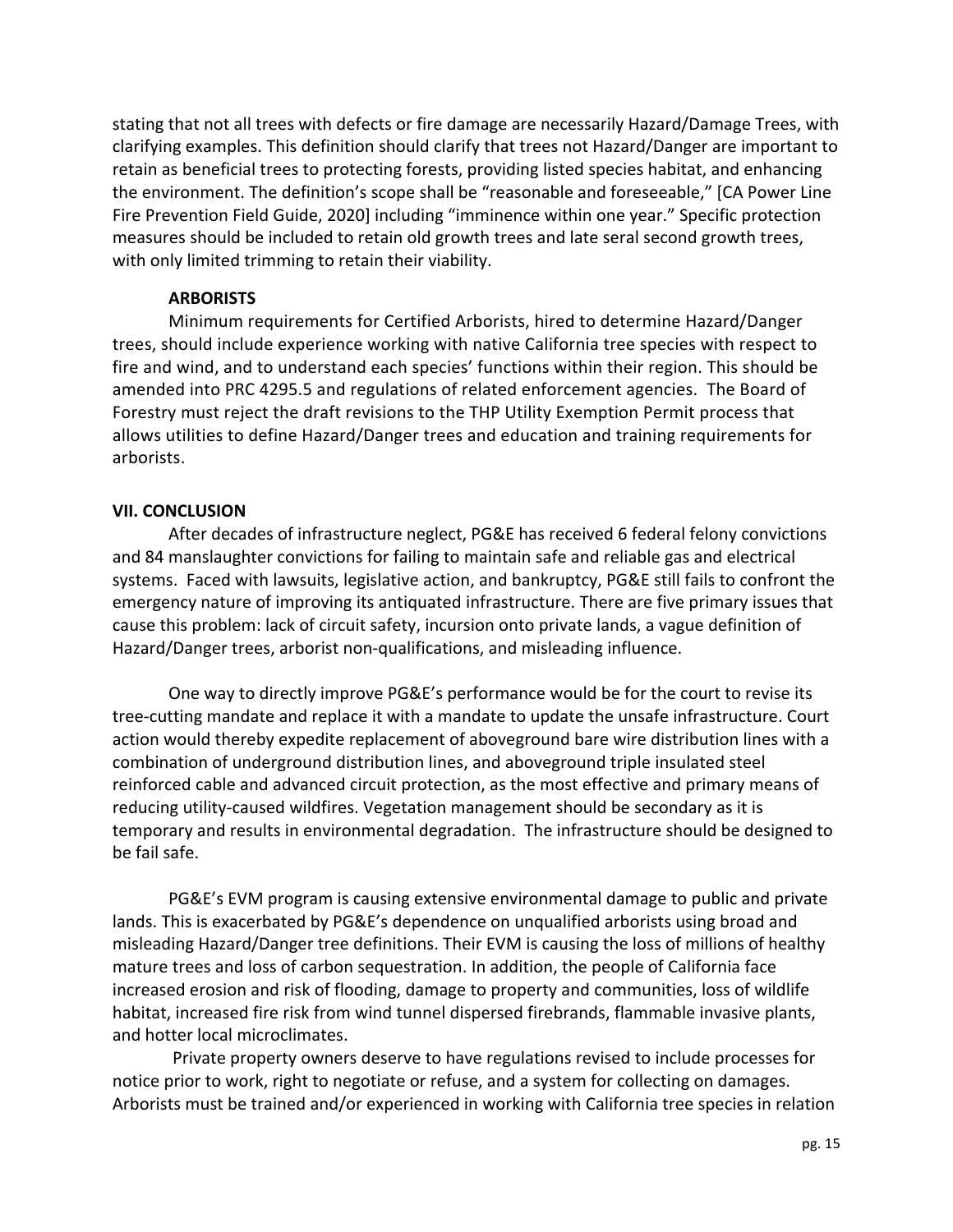to their responses to wind and fire. A single clear definition of Hazard/Danger trees needs to be established for arborists. The public deserves a safe and reliable system as stated in the CPUC mission.

## **SOLUTIONS FOUND** (as of 2021)

## PG&E focused on **Enhanced Vegetation Management** and Public Safety Power Shutoffs in its CPUC approved Wildfire Safety Plan, 2017, and Wildfire Mitigation Plan, 2019. Southern California Edison (SCE) took another, more responsible approach  $-$ **Covered Conductor Wildfire Plan (CCWP)** 2017-present and **Grid Safety and Resiliency Program (GSRP)** 2018-present

After suffering disastrous wildfires in 2016-17, SCE publicly acknowledged that their distribution system was unsafe and unreliable - that it was vulnerable to many ignition drivers. (Application of Southern California Edison Company (U 338-E) for Approval of Its Grid Safety and Resiliency Program. A1809002, filed 9/10/18, pp 9-13.) So, SCE created an "end of life" to their antiquated strategy (also fixated on trees and soon adding Public Safety Power Shutoffs). SCE implemented a new Best Practices model based on infrastructure improvement. In contrast, PG&E's failure to update and modernize demonstrates that they neglected to utilize effective Best Practices model decision making. The third largest Investor Owned Utility (IOU), San Diego Gas & Electric (SDG&E), has also implemented a covered conductor program to replace all bare wires. So has the tiny Bear Valley Electric Company serving Big Bear and its surroundings, among others. Understandably, SCE has thus been successful in:

- minimizing vegetation management,
- system maintenance and replacement,
- reducing costs-per-line-mile considerably,
- ensuring safety and reliability year-round,
- progressing significantly toward eliminating PSPS,
- And then proving that covered conductor and system replacement is successful in mitigating wildfire (Wildfire Mitigation Plan Update, 2021).

How did SCE decide on this plan? *SCE studied world-wide successes since the 1970's in which covered conductor provided reliability improvement in every situation including the following: dense vegetation areas (Scandinavia, UK, New England), dense populations (Japan), animal protection (Thailand, Malaysia), reduction of "bushfires" (Australia).* **(Covered Conductor, Everything**  You Need to Know, Prepared by Apparatus and Standards Engineering Group of T&D Engineering, October 8, 2018, for SCE and included in documentation presented to the CPUC by its Public Advocates Office, April 23, 2019 in a report on the Application of Southern California Edison Company for Approval of Its Grid Safety and Resiliency Program (GSRP).)

## Thus SCE took action to

undertake a careful and thorough risk/benefit study wherein it

determined that replacing antiquated conductor of its distribution system was key to reducing wildfire,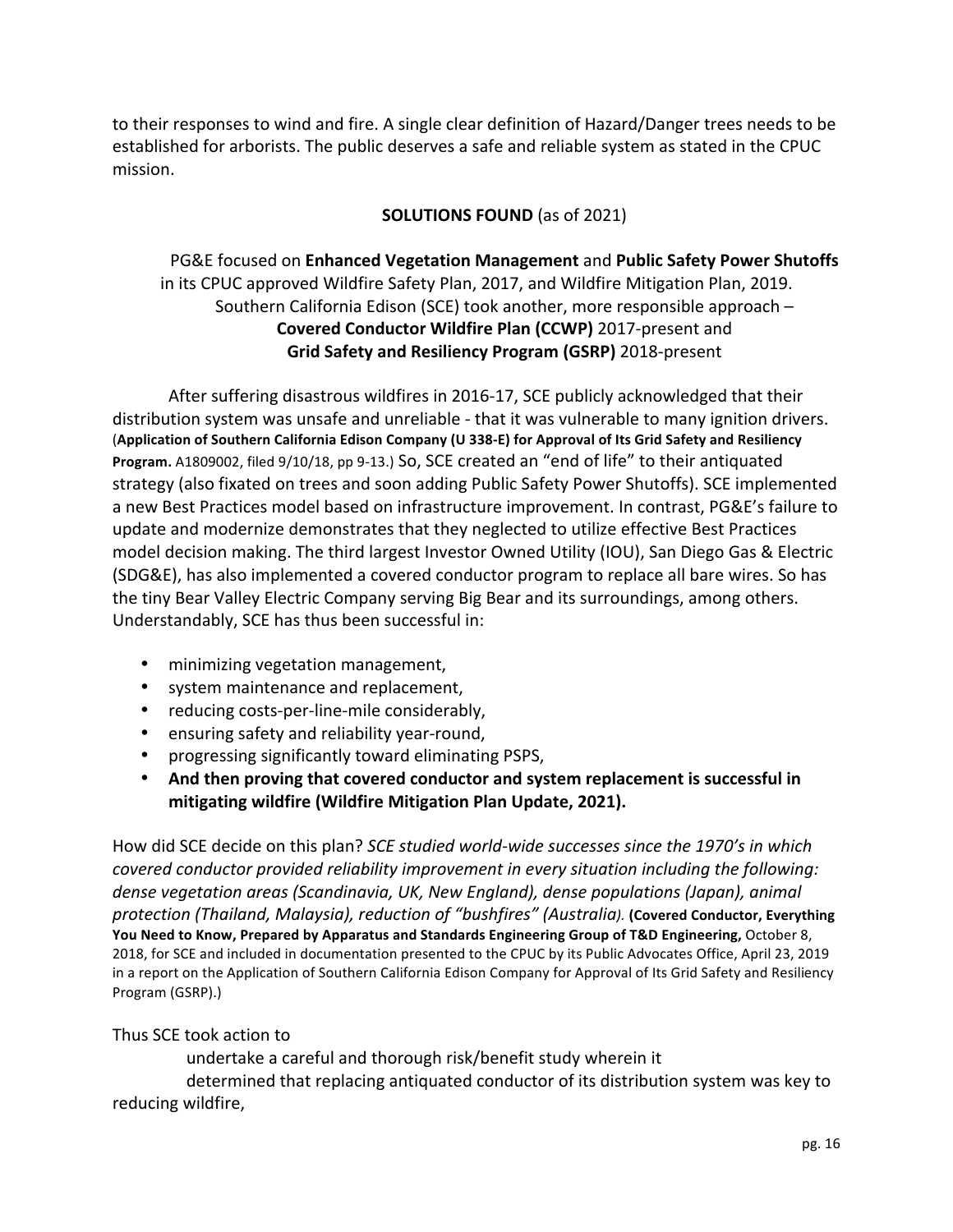created an unparalleled model to modernize its infrastructure, researched and tested various types of wires and electronic circuit protection,(SCE **Covered Conductor Workshop, February, 2019 Covered Conductor** https://www.cpuc.ca.gov/uploadedFiles/CPUC\_Public\_Website/Content/News\_Room/Feb.%20th%20 Workshop%20SCE%20Covered%20Conductor%20Presentation.pdf.

## found that steel-core, triple-insulated conductor was the safest, most reliable **economic and durable choice,**

compared the alternatives and found Covered Conductor has the greatest mitigation effectiveness per dollar spent and is 85% less than the cost of Underground **Relocation, and quickly** 

began to completely replace its HFTD distribution system at a high annual rate, thus rapidly providing its customers with modernized, safe and reliable system with 5,000 miles to be replaced in three years (2021-23).

- $\circ$  Thereby reducing wildfire ignition drivers by 90%,
- $\circ$  guaranteeing wildfire mitigation and
- $\circ$  elimination of PSPS as improvements are made.

SCE's RAMP analysis showed that Covered Conductor had the greatest risk-spend efficiency (RSE) since it is 3.4x greater than Bare Conductor, 4x greater than Underground Relocation, and the Speed of Covered Conductor deployment is much faster.

In SCE's *Wildfire Mitigation Plan February 5, 2021 Update*, it provided clear proof that the covered conductor was effective in preventing wildfires. On Page 211, **SOUTHERN CALIFORNIA EDISON (SCE) WILDFIRE MITIGATION PLAN UPDATE, FEBUARY 5, 2021 it states, "The [risk**spend efficiency] (RSE) for this initiative is among the highest of all WMP activities analyzed because covered conductor is effective at mitigating several types of ignition drivers, such as contact from object (CFO) and wire to wire contact, as well as reducing equipment failures associated with older distribution line equipment and hardware. Even when excluding operational considerations, such as time and feasibility to deploy, the alternative mitigations such as reconductoring with bare wire and undergrounding have RSE's lower than for covered conductor."

## Note the contrast with PG&E's response to the devastating wildfires of 2016-17, and since.

- In 2017, PG&E's 500+ page *Wildfire Safety Plan (WSP)* was approved without CEQA review by the CPUC. It included the first version of **Enhanced Vegetation Management** or **EVM**, a massively destructive plan to denude the Right of Way (ROW) along Distribution Lines from ground to sky for 15' on both sides of the wires, followed up with herbicides, blindly removing previously protected healthy, mature trees without the metrics to prove it would help prevent wildfires caused by antiquated infrastructure.
- The WSP was implemented in 2018 in forests, rural areas and towns, hitting private roads and property in steep, highly-erosive HFTD's causing severe environmental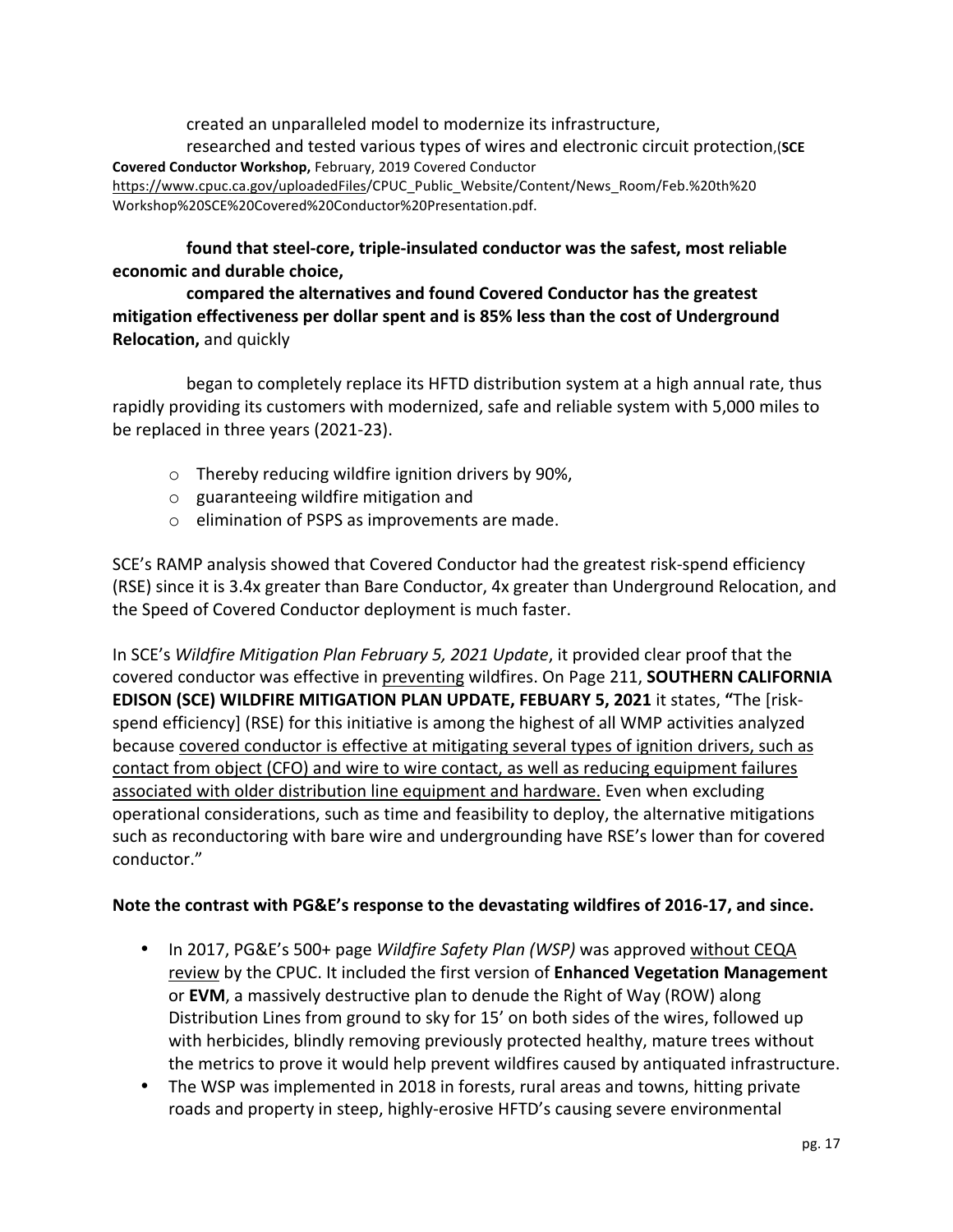degradation. It also hit protected streams, and even downtown tree-lined streets causing massive protests and lawsuits -- and that, long after tens of thousands of healthy, mature trees were removed, stimulated changes in the EVM.

• Resulting revisions soon moved tree removals outside the ROW to take down trees within striking distance of the wires – affecting approximately 100 million trees. This was an absurd undertaking, costing billions of dollars and bound to fail. Strike tree removal has since been proven ineffective, as trees continue to impact unsafe power lines, causing ever more severe fires, culminating in the historically destructive Dixie Fire.

The other part of the 2017 Plan was to turn off power when winds blew. This became the infamous **Public Safety Power Shutoffs**, or PSPS, that were soon implemented with severely inadequate planning and communication, causing disastrous consequences, including deaths, billions of dollars of losses to businesses and communities and dangerous situations for the many thousands of affected households and businesses.

• Without improving infrastructure, PSPS, while inadequate, remains PG&E's only effective wildfire preventive measure, but is certain to be everlasting unless PG&E reforms its priorities.

The original *Wildfire Safety Plan* was not without strong criticism within the CPUC. Unsurprisingly, filed reports by PG&E to the Commission on subject of fire, neglected to address basic analyses necessary for legitimate assessments of fire safety. This was pointed out by the Commission's own *Office of the Public Safety Advocate* that, in evaluating "wires down" events reported by PG&E, "it does not appear that PG&E evaluated the individual effectiveness of its mitigation programs to reduce wires down, including wires down that remain energized, or the other various root cause mitigation programs related to this risk." [Investigation 17-11-003] (Filed November 9, 2017) 

- Despite the **Office of Safety Advocate'**s November, 2017 warning that there were no metrics to prove EVM would work, it was approved by the CPUC in December, without CEQA review in spite of the massive, increased environmental impacts that the new EVM would have. Without CEQA review, no other ways to prevent wildfire were considered. *Dangerous infrastructure was still ignored.*
- Since then, after the CA Legislature required *Wildfire Mitigation Plans (WMP's)* for all electric utilities starting in 2019, PG&E has provided WMP's that were consistently criticized by the Wildfire Safety Division and Wildfire Safety Advisory Board as presenting inadequate and disingenuous data, while doubling in size each year.
	- $\circ$  While adding cameras, improvements to its smart meters, and other efforts to speed up response to wildfires rather than preventing them, and implementing complex technology to reduce the impacts of PSPS, the same focus on EVM and PSPS have continued to be its primary features.
- Only in its 2021 WMP Update in June, 2021, did PG&E begin to provide infrastructure improvements as a more equal mitigation. Unwisely, PG&E's plans are for piecemeal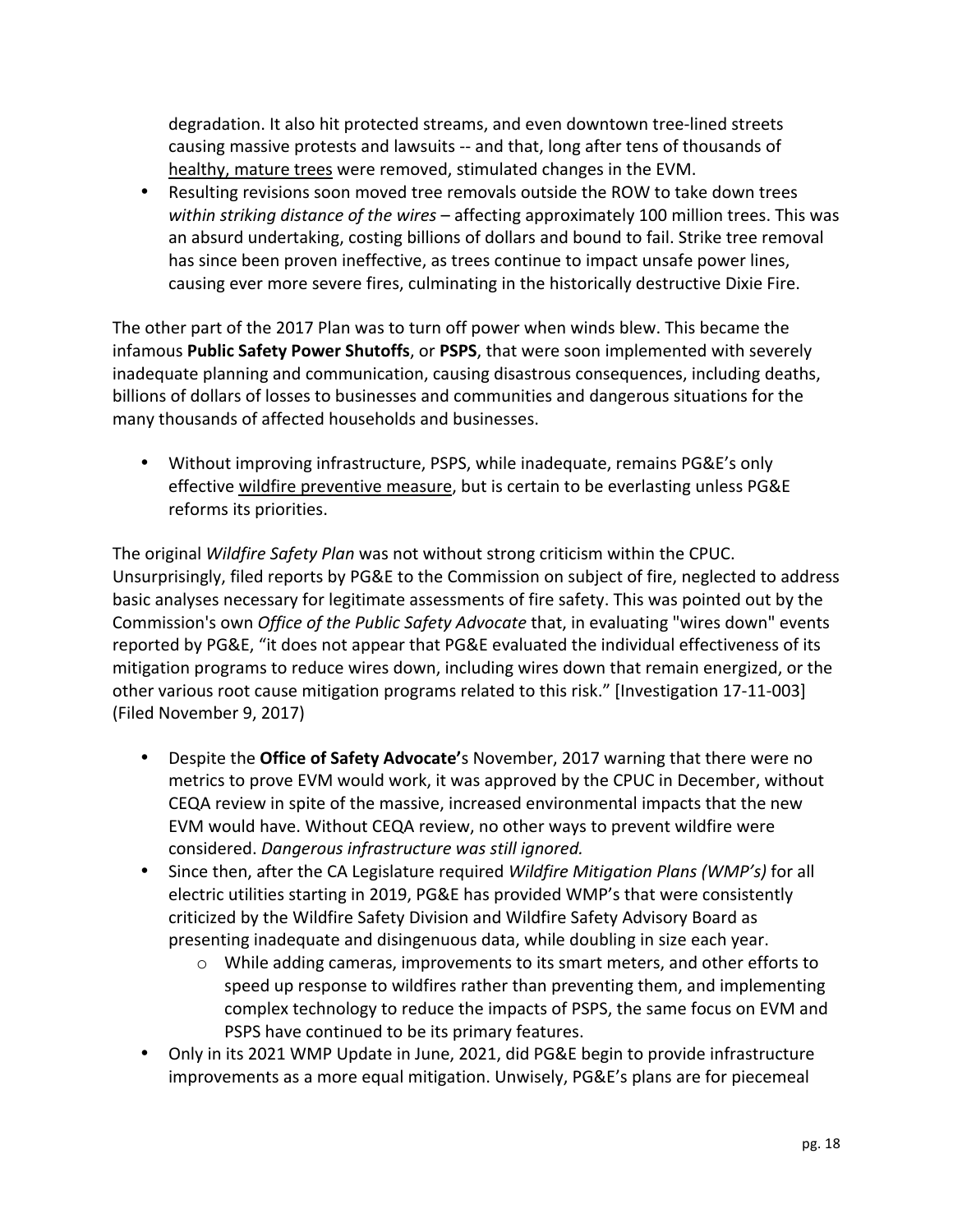improvements since *it's modeling treats each piece of infrastructure separately, thus* preventing a comprehensive approach for vital modernization.

- $\circ$  PG&E is only planning to harden 180 miles of distribution lines in HFTD's in 2021  $-$  a ridiculously low amount considering the thousands of miles needing comprehensive modernization.
- $\circ$  It has, in the recent 2021 Update, hit the restart button as it scrambles to plan for PG&E CEO Patricia K. Poppe's public relations promise to underground **10,000** miles of distribution lines to prevent wildfires, thus further slowing **mitigating unsafe infrastructure.**
- $\circ$  This is a dangerous choice. It will prioritize undergrounding when it is not appropriate for much of the HFTD. In addition, undergrounding is far slower and far more expensive to implement than modernizing the Distribution Lines. It IS a meaningful option, however, and should be scientifically focused in appropriate areas.

In the meantime, with potentially decades of delay, PG&E admitted that EVM can only hope for a maximum of 35% success in reducing wildfires (PG&E's 2021-Wildfire-Safety-Plan-Revised-060321-1.pdf). Then, in response to Judge Alsup, Case 3:14-cr-00175-WHA Document 1256 **Filed 10/29/20** at page 16 of Exhibit E, PG&E states: "In light of the meteorological information *indicating* the potential for catastrophic wildfire and the customer impacts from mitigating that *fire risk through de-energization, PG&E considered whether alternatives to de-energizing, such* as additional vegetation management and disabling automatic reclosers, could adequately reduce the risk of catastrophic wildfire to obviate the need for de-energization. PG&E determined that these measures alone did not reduce the risk of catastrophic wildfire in areas within the PSPS scope sufficiently to protect public safety." One has to ask, then, why perform EVM when you know it is not going to work. The fail-safe solution is that of Southern California Edison…

In stark contrast to PG&E's painful, disastrous efforts, as stated above, Southern California Edison's (SCE) well-researched and designed Wildfire Covered Conductor Program (WCCP) and **Grid Safety Resiliency Program (GSRP)**, is proving successful. WCCP/GSRP has resulted in replacement of hundreds of distribution circuit miles, eliminating a dangerous, antiquated system and providing significant improvement in safety and reliability. SCE's data in its February, 2021 Wildfire Mitigation Plan Update includes clear proof that this modernization program provides protection from at least 90% of wildfire ignition drivers.

Even as it continues limited undergrounding in specific areas, SCE is expanding its distribution system modernization programs extensively  $-$  965 miles in High Fire Risk Areas (HFRA's) in 2020 alone. Of great significance, SCE has found the expansion cost effective  $-$  not simply in protecting SCE from wildfire liabilities along with savings from reduced future maintenance and VM costs, but that the WCCP and GSRP are actually less expensive per mile than PG&E's EVM. The new distribution sections have proven both reliable and safe, so SCE is expanding to cover 5,000 miles in the 2021-2023 timeframe.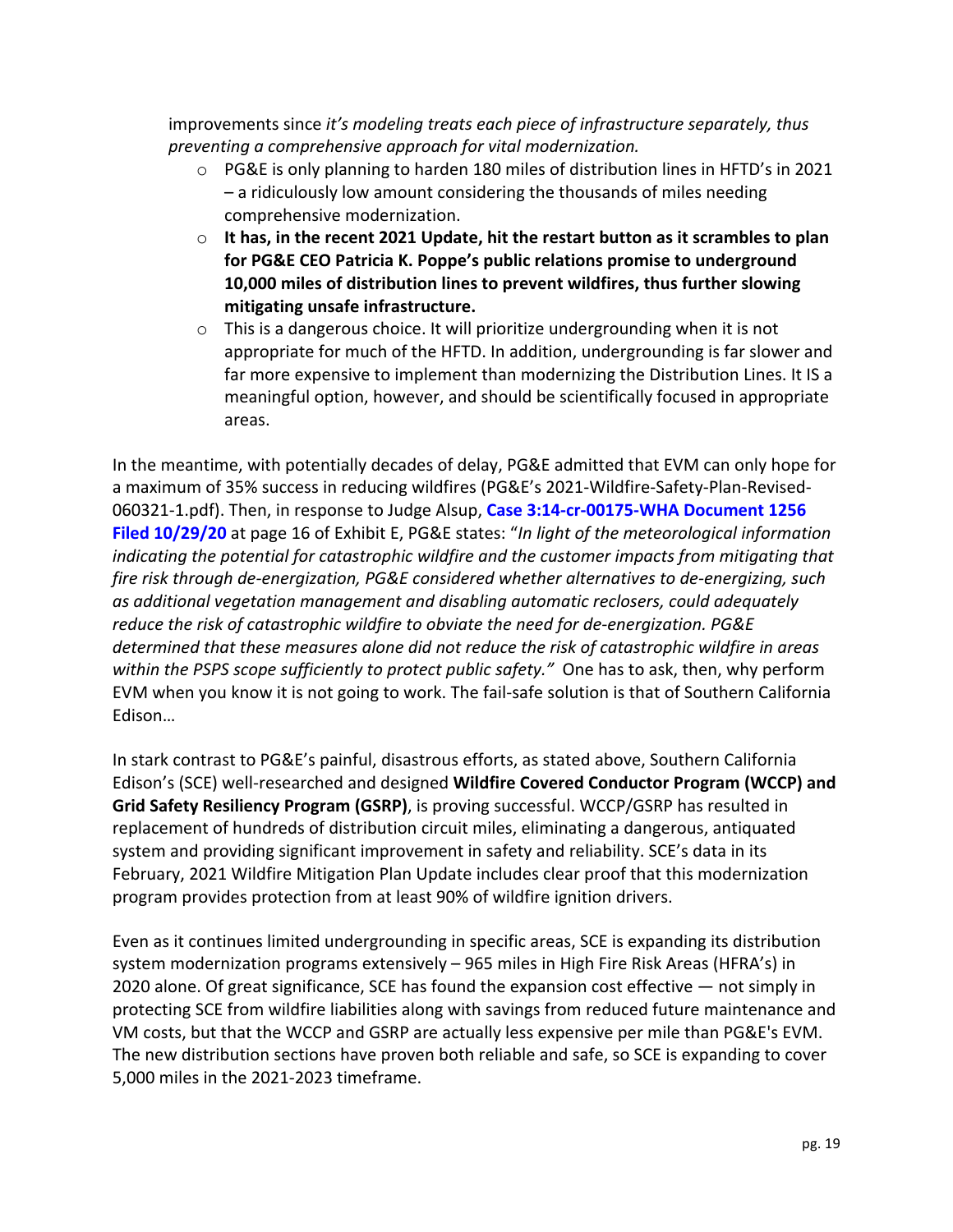It is time to require that PG&E adopt SCE's wildfire mitigation solutions, now proven to prevent wildfire, ensure reliability, reduce long-term system maintenance and not requiring the failed EVM program or PSPS where it has been completed.

### **REFERENCES**

---------

A Natural History of the Wooden Utility Pole, 2017. pp.4-6.

ACRT Pacific. Ongoing personal communications Dec. 2016 - Nov. 2020

Batjer, M., President, CPUC, personal discussion, December 20, 2019.

California Public Utilities Commission. Retrieved 2 Nov. 2020 from https://www.cpuc.ca.gov/uploadedFiles/CPUC\_Public\_Website/Content/About\_Us/Organizatio n/Divisions/Policy\_and\_Planning/PPD\_Work\_Products\_(2014\_forward)(1)/UtilityPoleBook0606 17.pdf

California Code, Public Utilities Code - PUC § 130220.5(a)(b)(c) (Amended by Stats. 1992, Ch. 613, Sec. 1. *Effective January 1, 1993.)*

California Power Line Fire Prevention Field Guide, 2020 edition, p. 41-42

Cal/OSHA. Title 8 regulations (Section 3427(a)(1)(B).

CALIFORNIA CONSTITUTION - ARTICLE XII PUBLIC UTILITIES [SECTION 5].

First Electricity in Los Angeles. Water and Power Associates. p.1. Retrieved 2 Nov. 2020 from https://waterandpower.org/museum/First%20Electricity%20in%20Los%20Angeles.html

International Society of Arboriculture. Retrieved 14 Nov. 2020 from https://www.isaarbor.com/ 

Krieger v. Pacific Gas & Electric Co., 1981 https://law.justia.com/cases/california/court-ofappeal/3d/119/137.html

Lashonna, International Society of Arborists, customer service personal communication, 18 Nov. 2020. 

"SEL-751 Feeder Protection Relay." Schweitzer Engineering Laboratories. Retrieved 12 Nov. 2020 from https://selinc.com/products/751/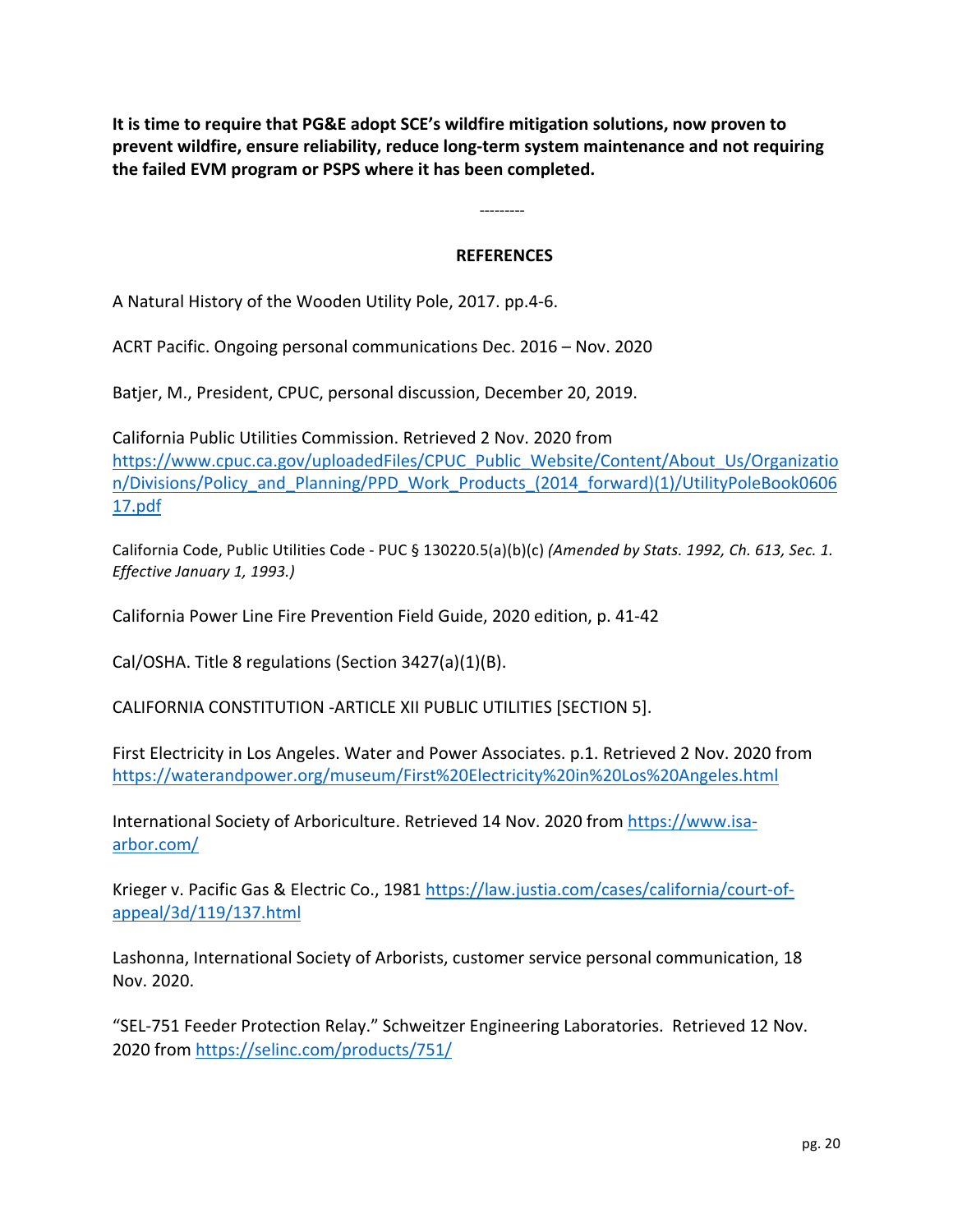"Multilin F60 Feeder Protection System.". General Electric. Retrieved 12 Nov. 2020 from https://www.gegridsolutions.com/multilin/catalog/f60.htm

New York Times, 2019. Lauren Hepler: *California's Latest Wildfire Problem: Insuring the Tree Trimmers* https://www.nytimes.com/2019/09/29/business/california-fire-insurance.htm 

Pacific Gas and Electric Company. Vegetation Management and Wildfires – Enhanced Vegetation Management (EVM) program. Reviewed 1 Oct. 2020. from Vegetation management and wildfires - PGE.com

Pacific Gas and Electric Company. 2020 Wildfire Mitigation Plan (WMP) Report, 9.70.070 emergency work authorization. Updated, Rulemaking 18-10-007. Presented 28 Feb. 2020. 5-181, p.343.

Porter, T. Director CalFIRE, Richwine, M. State Fire Marshall, Batjer, M. President, CPUC. 2020 California Power Line Fire Prevention Field Guide, Hazard Tree/Vegetation Clearance. Introduction, p.42.

Spencer, Thomas. Consulting Utility Forester, Mountain G Enterprises, Inc. personal communication, 6, 15, 21 Oct. 2019.

Study of Risk Assessment and PG&E's GRC, Liberty Consulting Group presented to The Safety and Enforcement Division Public Utilities Commission. 6 May 2013, p.S-10.

US Constitution, Article 5, Amendment Process ratified 6/21/1788.

Westgate, Ltd. v. State, 843 S.W.2d 448, 456 (Tex. 1992).

Wildfire Safety Division (WSD) Guidance Resolution WSD-002, Conditions re PG&E WMP 2020: *Condition (Guidance-2, Class B).*

#### **ATTACHMENTS**

Attachment A Notice of Violation, CalFire-Richard Sampson to PG&E, et al., 30 Oct 2020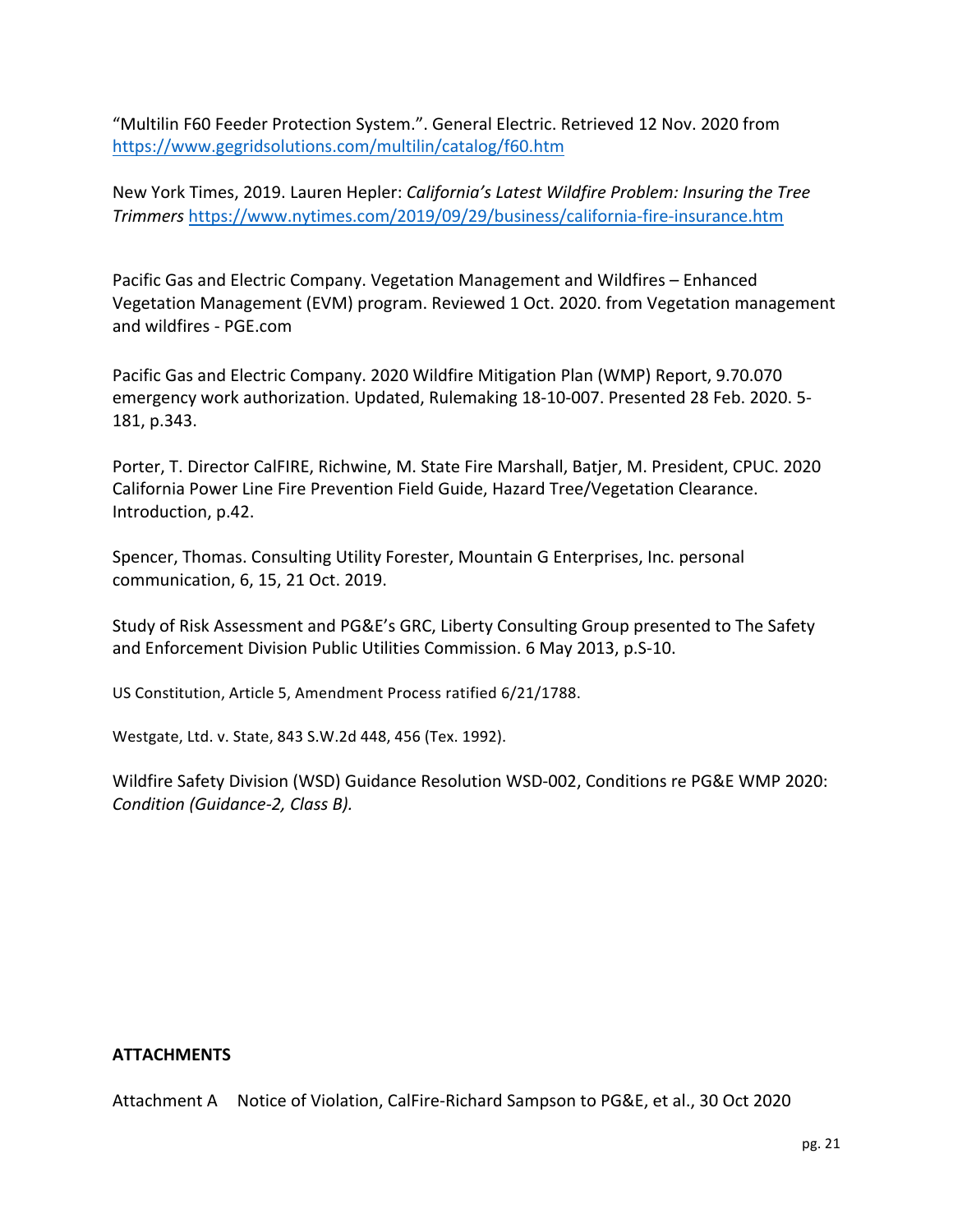Attachment B1 Notice of Violation, CalFire-Richard Sampson to PG&E, et al., 11 Nov 2020 Attachment B2 Notice of Violation, CalFire-Richard Sampson to PG&E, et al., 18 Nov 2020 Attachment C PRC 4295.5 Expanded History and Discussion

## Addendum I to PG&E White Paper

WHITE PAPER DATED 11-23-20, ADDENDUM I DATED 1-20-21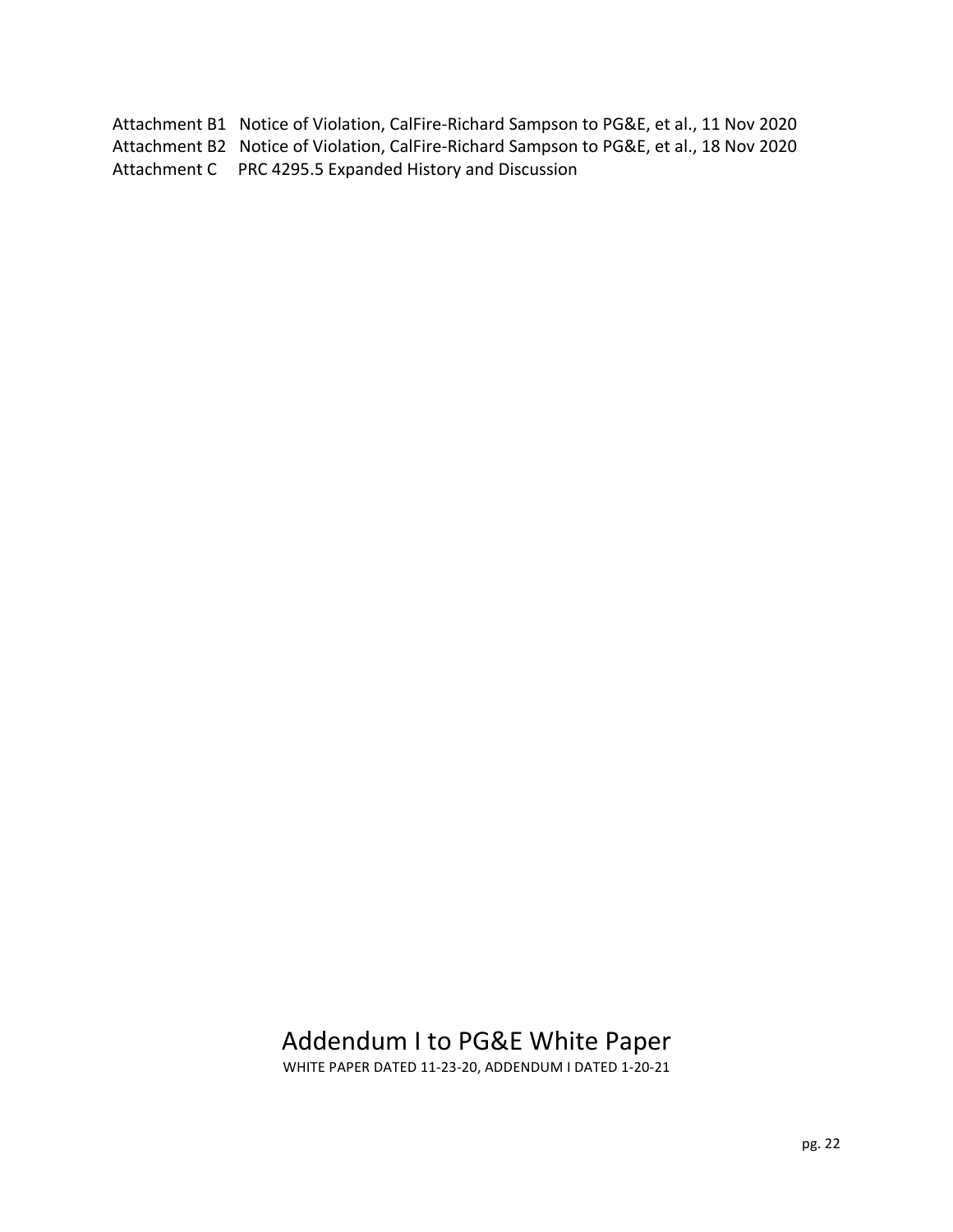Additional activities have taken place since the completion of the White Paper. Copies of these documents are attached.

## **Additional Notices of Violations (NOVs):**

The Coastal Commission NOV to PG&E regarding the Santa Cruz mountains tree removal, Dated November 20, 2020 (Attachment D).

CalFIRE's fourth NOV to PG&E regarding CZU Lightning Fire utility work, dated November 30, 2020 (Attachment E).

The California Regional Water Quality Control Board NOV to PG&E regarding unauthorized discharges of waste to waters, dated December 15, 2020 (Attachment F).

## **Other Activities:**

A letter was sent from CPUC President, Marybel Batjer, to PG&E on November 24, 2020 (Attachment G), stating that PG&E will be "held accountable" for failing to improve safety. The work of the Taskforce is having an impact. Chuck Roselle, an active member of the Sierra Club East Bay commented that he, "will not give this much credence until and unless the CPUC invokes the enhanced oversight and takeover process defined in Appendix A of the *Bankruptcy Proceeding Decision* (beginning on page 110)." We see this as a foot in the door opportunity – getting the CPUC to invoke enhanced oversight and to takeover processes.

The County of Santa Cruz Board of Supervisors (BOS) unanimously passed a Resolution (Attachment H) on December 8, 2020, directing the District Attorney, CalFIRE, The California Public Utility Commission (CPUC), and the California Department of Fish and Wildlife (CDFW) to investigate PG&E's violations, asking that they look at the situation and consider taking criminal or civil action. In addition, as part of the Resolution, the BOS is writing a Formal Complaint to the CPUC.

Copies of the Resolution and the 20 pages of violation back-up documents were sent in letters from the Santa Cruz BOS to Judge Alsup on December 15, 2020 (Attachment I), and Jennifer Hutchings, Probation officer of Judge Alsup at the U.S. District Court on December 17, 2020 (Attachment J).

The City of Santa Cruz sent a letter of complaint (Attachment K) to PG&E on January 6, 2021, notifying it and its vegetation management contractors that they are endangering City of Santa Cruz's water supply, and fuel conditions are worse than prior to their tree removal per City code.

The Utility Reform Network (TURN) sent a letter to the CPUC and Governor's office (Attachment L) on April 22, 2019, asking the CPUC to protect utility ratepayers. The letter includes financial information showing that PG&E is conflating costs, thus misleading ratepayers and agencies, primarily the CPUC, and Judge Alsup.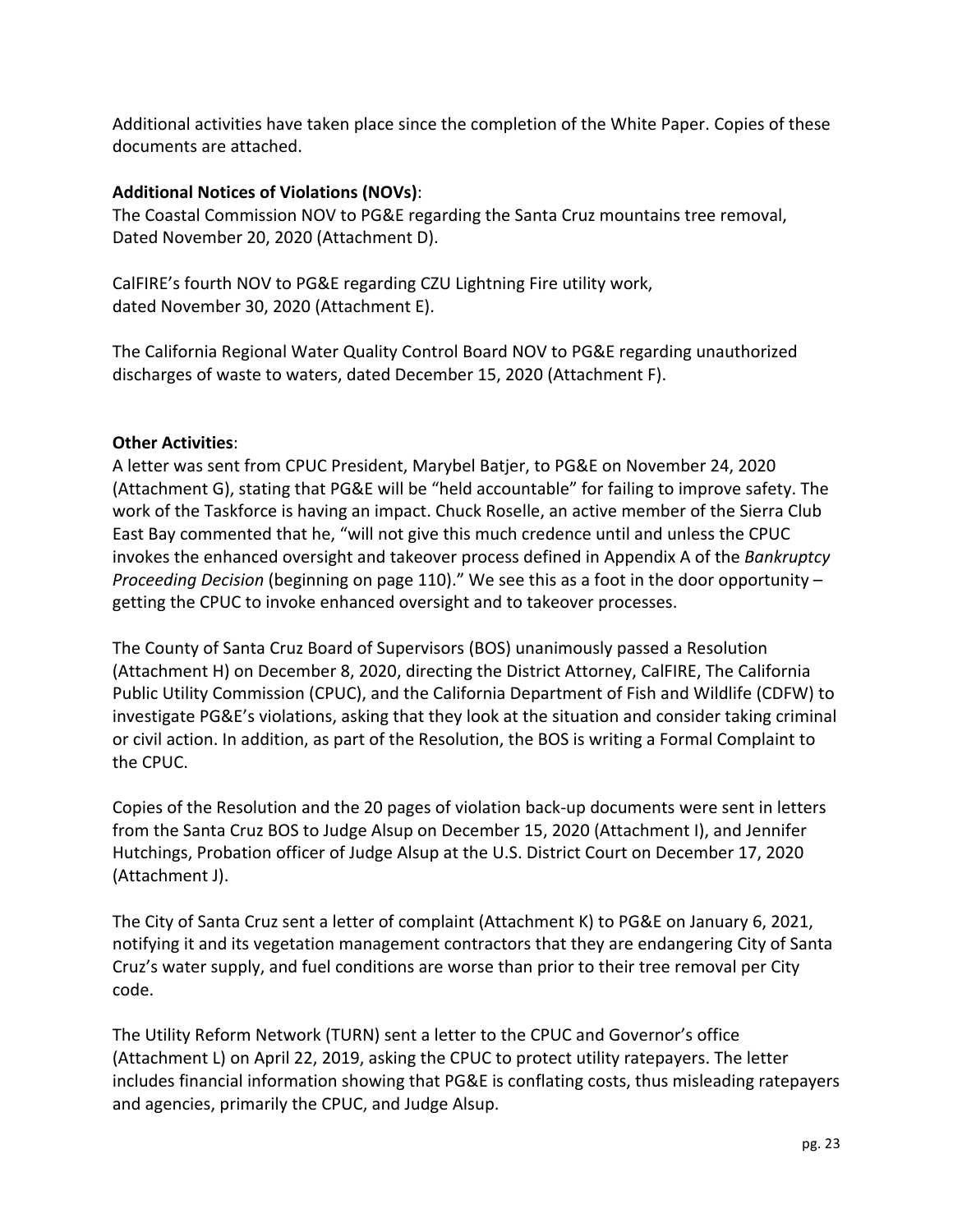The Butte County District Attorney summarized the Camp Fire Investigation in *The Camp Fire Public Report* dated June 16, 2020 (Attachment M). From pages 48 to 54, the District Attorney reviews PG&E's finances regarding maintenance, repair, and replacement of transmission assets. The analysis demonstrates PG&E's preference to use antiquated infrastructure that was neglected and left to fail, "The evidence established that PG&E personnel were consistently looking for ways to charge expense budget projects to the capital budget" (page 51).

## **ATTACHMENTS**

| Attachment D | Notice of Violation, Coastal Commission to PG&E, 20, Nov 2020                 |
|--------------|-------------------------------------------------------------------------------|
| Attachment E | Notice of Violation, CalFire-Richard Sampson to PG&E, et al., 30 Nov 2020     |
| Attachment F | Notice of Violation, California Regional Water Quality Control Board to PG&E, |
|              | 15 Dec 2020                                                                   |
| Attachment G | Letter from CPUC President, Marybel Batjer, to PG&E, 24 Nov 2020              |
| Attachment H | County of Santa Cruz Board of Supervisors Resolution, 8, Dec 2020             |
| Attachment I | Letter from Santa Cruz Board of Supervisors to Judge Alsup, 15 Dec 2020       |
| Attachment J | Letter from Santa Cruz Board of Supervisors to Jennifer Hutchings,            |
|              | Probation officer of Judge Alsup, 17 Dec 2020                                 |
| Attachment K | Letter of Complaint from City of Santa Cruz to PG&E, 6 Jan 2021               |
| Attachment L | Letter from Utility Reform Network (TURN) to CPUC and Governor's office       |
|              | 22 Apr 2019                                                                   |
| Attachment M | Butte County District Attorney, The Camp Fire Public Report, 16 Jun 2020      |
|              |                                                                               |